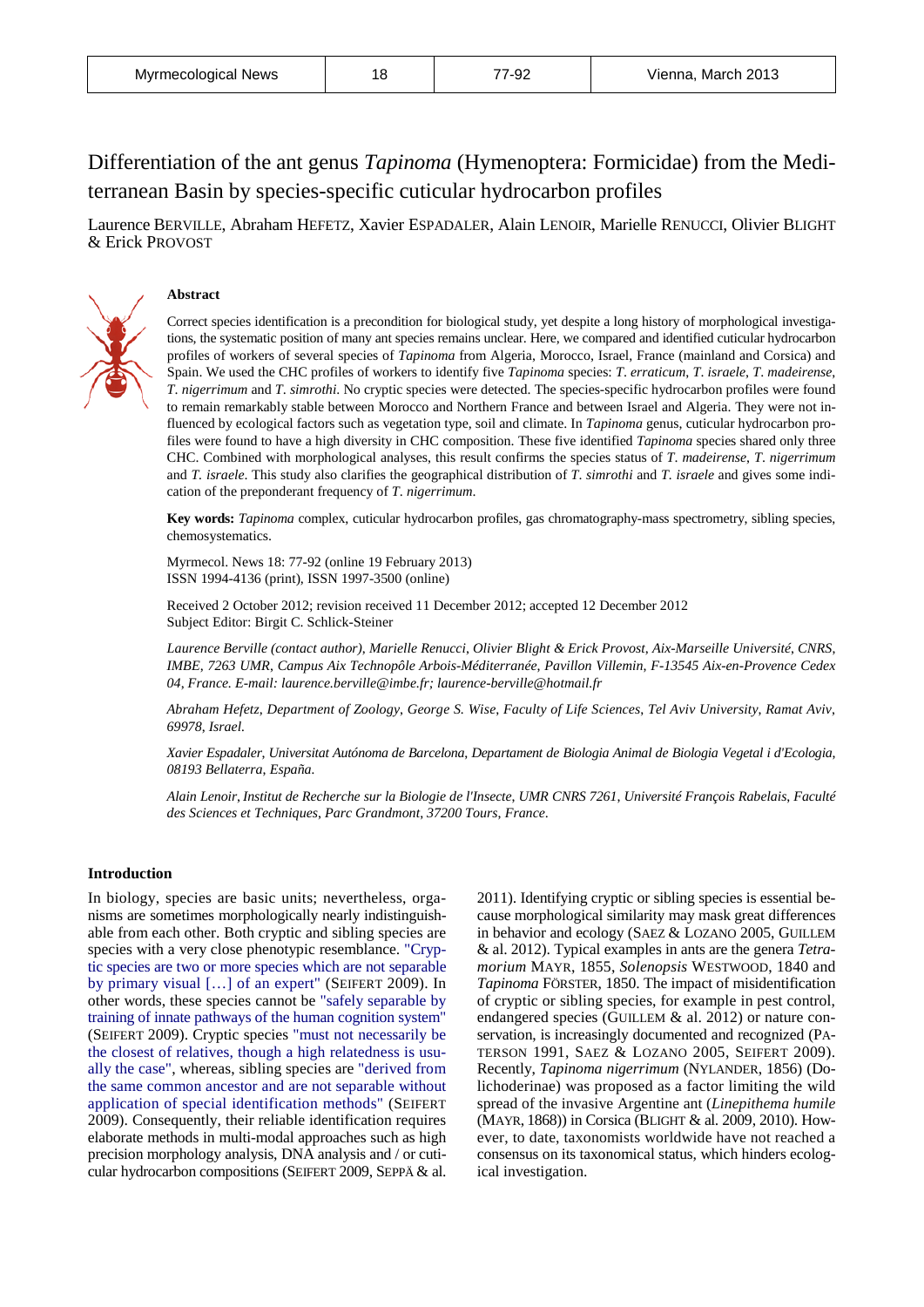Discrimination and identification are central processes for social insects. Ants employ complex forms of chemical communication to maintain the cohesion and survival of a colony (HÖLLDOBLER & WILSON 1990). They produce numerous chemical signals that encode information about an individual's sex, caste and relatedness, in addition to trail and alarm pheromones (BONAVITA-COUGOURDAN & al. 1987, for review see HOWARD 1993, LENOIR & al. 1999, HOWARD & BLOMQUIST 2005, BLOMQUIST & BAGNÈRES 2010). Colony members learn the recognition cues shortly after hatching, allowing them to form a "template" that serves as a reference (LACY & SHERMAN 1983, BLOM-QUIST & BAGNÈRES 2010). Cuticular lipids – particularly hydrocarbons (HCs) – are thought to be involved in species and colony recognition in ants (HOWARD 1993, LU-CAS & al. 2005, see also SINGER 1998 or PROVOST & al. 2008). Cuticular hydrocarbon (CHC) profiles are usually colony-specific, with colonies having different relative concentrations of compounds (NIELSEN & al. 1999, FOITZIK & al. 2007, MARTIN & al. 2008). These CHCs consist of a complex mixture of long straight-chain saturated alkanes, which can be modified by addition of methyl groups attached to the chain or introduction of one or more double bonds (MARTIN & DRIJHOUT 2009). All these combinations have led ants to evolve very complex CHC profiles (DAHBI & al. 1996, ELMES & al. 2002). Species-specific hydrocarbon compositions have been characterized for example for *Camponotus vagus* (SCOPOLI, 1763) (see BONAVITA-COUGOURDAN & al. 1987), *Cataglyphis cursor* (FONSCO-LOMBE, 1846) (see NOWBAHARI & al. 1990), two *Tetramorium* spp. (STEINER & al. 2002), thirteen species of *Formica* (see MARTIN & al. 2008), seven *Temnothorax* spp. (FOITZIK & al. 2007, PROVOST & al. 2008), and two *Lasius*  spp. (MORRISON & WITTE 2011) (reviewed in HEFETZ 2007).

Today, the genus *Tapinoma* is commonly acknowledged to contain 91 valid names and subspecies, and five fossil species (BOLTON & al. 2007, 2012). To illustrate the complexity of the *Tapinoma* European group, since the first description of *T*. *nigerrimum* by NYLANDER (1856), its status has changed 12 times from species to subspecies of *T*. *erraticum* (LATREILLE, 1798) or vice versa (ANDRÉ 1882, FOREL 1902, BONDROIT 1918, DLUSSKY & al. 1990, ATA-NASSOV & DLUSSKY 1992, SHATTUCK 1994, BOLTON 2007, 2012)*.* EMERY (1925) classified *T*. *nigerrimum* as a species in his revision of the Palearctic members of this genus, but only after changing his mind four times (EMERY 1869, 1916, 1925, EMERY & FOREL 1879). *T. nigerrimum* was considered until recently (SHATTUCK 1994, CASEVITZ-WEULERSSE & GALKOWSKI 2009) as a synonym of *T. erraticum*, in spite of "[...] its very characteristic genital morphology (SEIFERT 1984) and its characteristic formation of large supercolonies containing very large workers in addition to smaller ones […]" (SEIFERT 2012). "A partial explanation of this [...]" was given by SEIFERT (2012) when he suggested that "[…] all the synonymizing authors may have based their conclusions on worker material only". In the genus *Tapinoma*, males offer a reliable method of differentiation via the obvious genitalia differences, whereas difficulties arise with workers and even gynes (EMERY 1925, SEIFERT 1984). However, the short lifespan of males makes their capture uncertain and some, like *T*. *israele* FOREL, 1904, have yet to be formally described. Workers of some

species can only be discriminated by using the depth of clypeal incision (SEIFERT 1984, 2012), but variation in the clypeal cleft shape even within a nest makes this character unreliable. SEIFERT (1984) did not include in his statistical study individuals of species from Mediterranean countries like Algeria, Portugal, and Spain because he was not always able to distinguish them from other *Tapinoma* species expected in this area, but he expected seven species of *Tapinoma* for the Mediterranean Basin, including *T*. *erraticum*, *T*. *simrothi* KRAUSSE, 1911, *T*. *nigerrimum*, *T*. *ambiguum* EMERY, 1925, *T*. *pygmaeum* (DUFOUR, 1857) and two other as yet unidentified species (SEIFERT 1984). Currently, according to the literature, the *Tapinoma* genus has eleven species with established populations in the Mediterranean Basin (*T*. *pygmaeum*, *T*. *melanocephalum* (FABRICIUS, 1793), *T*. *christophi* EMERY, 1925, *T*. *festae*  EMERY, 1925, *T*. *simrothi phoeniceum* EMERY, 1925, *T*. *erraticum*, *T*. *israele*, *T*. *madeirense* FOREL, 1895, *T. minor* BERNARD, 1945, *T*. *simrothi*, and *T. nigerrimum*)*.* The following is a brief account of *Tapinoma* species with established populations in the Mediterranean Basin.

*Tapinoma pygmaeum* and *T. melanocephalum* can easily be distinguished from the other *Tapinoma* species by their smaller size (1.3 - 1.7 mm long) (MENOZZI 1925, CREIGHTON 1950) and extremely reduced polymorphism*.*  The head and thorax of the exotic *T. melanocephalum* are a deep dark brown with gaster and legs opaque or milky white (FABRICIUS 1793). Outside the tropics, this species is a nuisance and has always been found inside buildings (DUBOIS & DANOFF-BURG 1994, DEKONINCK & al. 2006), and greenhouses (HÖGMO 2003, ESPADALER 2007). *Tapinoma pygmaeum* has been recorded only ten times in France (DUFOUR 1857, PÉRU 1999, PARAT 2001, LIVORY 2008), Italy (MENOZZI 1925) and Spain (ESPADALER 1977, 1979, ESPADALER & GARCIA-BERTHOU 1997). Due to their special features and the ease with which these two species can be distinguished from the other *Tapinoma*, they are not included in this study. Three other species belonging to the eastern Mediterranean *Tapinoma* are extremely poorly known: *T***.** *christophi* from Lebanon, known exclusively through the male caste, *T***.** *festae* from Greece, recently proposed as a valid species (LUSH 2009) and known through its workers and queens, and *T***.** *simrothi phoeniceum* from Cyprus, Lebanon and Greece, known through all three castes. They are not included in this work.

Workers of *Tapinoma erraticum* were initially found in France near Brive and described by LATREILLE (1798). Males have subgenital plates with strong broad lobes truncated terminally (WETTERER  $&$  al. 2007). This species has a Palearctic distribution, and is recorded for example, in several central and southern European countries (EMERY 1925, BERNARD 1967, SEIFERT 1984, 2012, BOER 2010, CZECHOWSKI & al. 2012) and also from Algeria, Egypt, and Israel (EMERY 1925, SHATTUCK 1994) although samples named as *T*. *erraticum* from those last three countries are probably misidentifications. The biology of this species was investigated by MEUDEC (1973).

*Tapinoma israele:* Workers of *Tapinoma erraticum israele* were found for the first time in Jerusalem and described by FOREL (1904). Subsequently, Emery described queens and workers from Palestine, Syria and Crete, thereby raising *T*. *israelis* to species status (EMERY 1925). Workers of *T*. *israele*, hereafter named following the latest version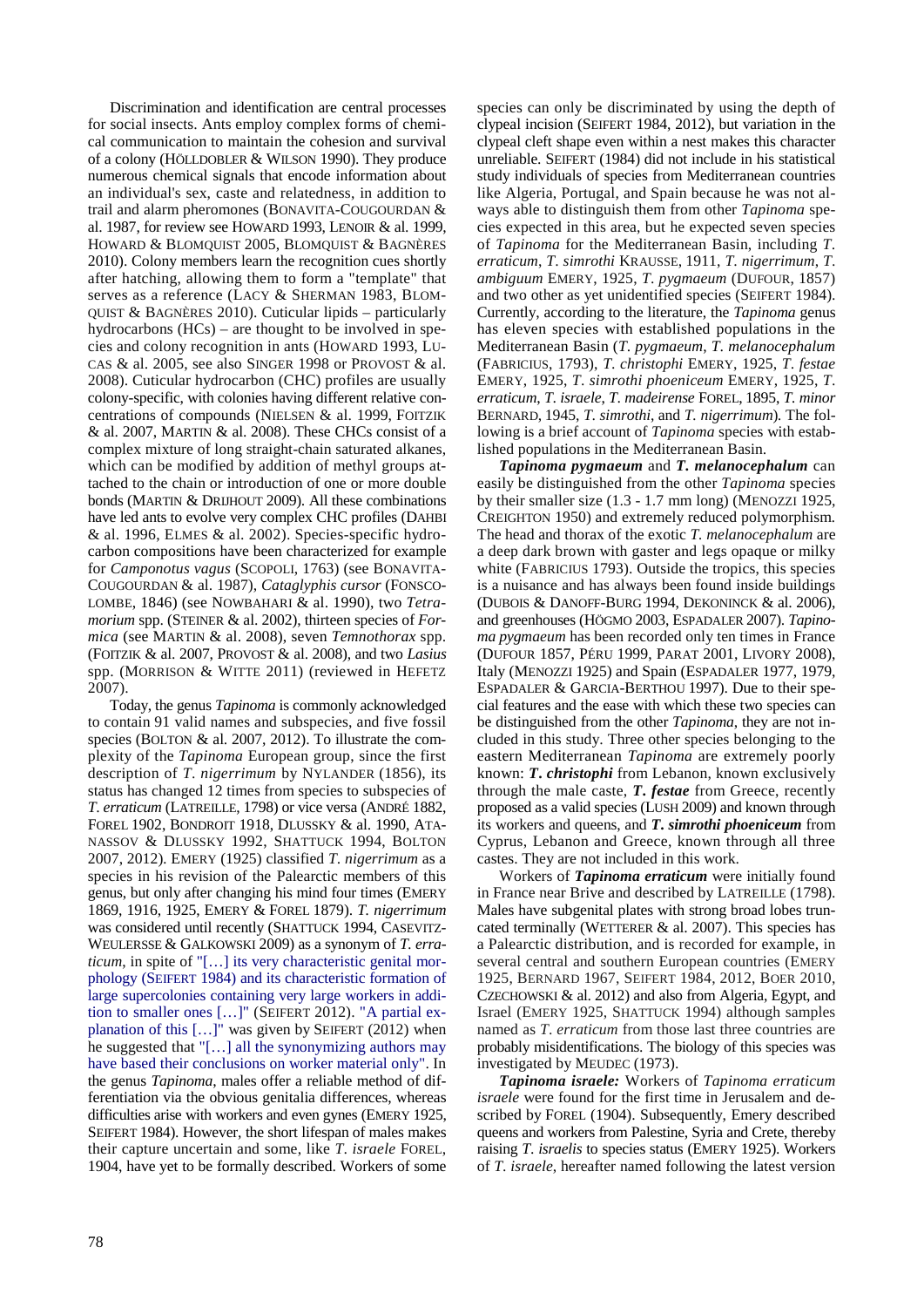of BOLTON's Catalogue (2007), show longer antennae and a smaller depth of clypeal incision than *T. erraticum* (see FOREL 1904, EMERY 1925). Emery reported that he was unable to distinguish *T. israele* from *T. simrothi* based on queens alone (1925). Since then, there has been no description of males, nor any genetic or chemical investigations of this species. In this study, *Tapinoma israele* was named based on FOREL's description (1904) and EMERY's revision (1925), many samples from Israel having been made available to one author (X.E.) by Israeli entomologists. They included both samples preserved in alcohol and samples prepared dry. Workers and worker-associated males – and a few queens – were available from two species: *Tapinoma israele* and *Tapinoma simrothi phoeniceum*. The former definitely differs from *Tapinoma erraticum* based on the much more shallow clypeal incision and male genitalia (X. Espadaler, unpubl.). Factors indicating male genitalia are noted by EMERY (1925). Forthcoming work will present the evidence and propose minor taxonomic rearrangements and synonymies in Eastern Mediterranean *Tapinoma*.

*Tapinoma madeirense:* In 1895, FOREL described workers from Madeira (Portugal), distinguishing them from the other *Tapinoma: T. erraticum* var*. madeirense*. The queen was described by EMERY (1925). The female caste differs in the degree of clypeal incision, which is shorter in *T. madeirense* (see also SEIFERT 1984). The males of *T. madeirense*, described as *T. ambiguum* by EMERY (1925), have genitalia with thin elongated lobes, directed somewhat externally (WETTERER & al. 2007).

First described by BERNARD (1945), *Tapinoma minor* has been cited only from Morocco by Henri Cagniant as a junior synonym of *T. simrothi* (see CAGNIANT 2006). Workers are black with a head longer than its width (BERNARD 1982). No further investigations have been undertaken.

KRAUSSE-HELDRUNGEN (1911) described workers from Sardinia as *Tapinoma erraticum var. simrothi*; then EME-RY (1925) described queens and males, and raised *T. simrothi* to species status. Small workers are very similar to *T. erraticum* but male genitalia are easily distinguishable (EMERY 1925). *T. simrothi* are currently recorded in several countries like France (Corsica: EMERY 1925, CASEVITZ-WEULERSSE 1989), Italy (Sardinia and Sicily: EMERY 1925), Spain (EMERY 1925, CARPINTERO & al. 2000), Morocco (CAGNIANT 1964, 2006) and Algeria (CAG-NIANT 1968, 1970, BERNARD 1976). *T. simrothi* was characterized as a tramp species (BERNARD 1976) owing to its massive exploitation of aphids (BERNARD 1982).

Oddly enough, while *Tapinoma nigerrimum* was listed as a junior synonym of *T*. *erraticum* by BOLTON & al*.* (2007), this polygynic "species" is one of the best known European *Tapinoma*. Large workers of *T. nigerrimum* differ from *T*. *erraticum* not only in absolute size (EMERY 1925), but also in their proportionally shorter scape and a much more elongated second funiculus segment. Although equally-sized workers of both species have almost the same scape length, clypeal notch is deeper in *T. nigerrimum*. Other statistical differences are shown in table 1 of SEI-FERT (2012). *Tapinoma nigerrimum* is an originally Ibero-Mauritanian ant with a Mediterranean distribution; it has shallow extensive nests and is particularly abundant in maninfluenced areas (PASSERA 1977, COMIN & DE HARO 1980, ESPADALER 1986). Colonies are composed of several nests, with many entrances inter-connected with trails (CERDÁ &

al. 1989). The species builds nests preferentially in spaces with scarce arboreal strata (BERNARD 1980); their entrances are characteristically domed (CASTELLÓ & ARIAS DE REYNA 1982) or delimited by accumulated sand (BONARIC 1971). Its capacity to withstand floods (BERNARD 1983), together with its biological features and the ability to colonize degraded areas (ACOSTA 1980), enable this species to colonize coastal areas, where it is particularly abundant (PASSERA 1977, FERNANDEZ & RODRIGUEZ 1982).

The impact of misidentification of cryptic or sibling species, for example in pest control or nature conservation, is increasingly documented and recognized (e.g*.*, PATERSON 1991, SAEZ & LOZANO 2005, SEIFERT 2009). *Tapinoma nigerrimum* has been proposed as a factor limiting the wild spread of the invasive Argentine ant (BLIGHT & al. 2009, 2010), but in the Mediterranean Basin, several *Tapinoma* species may also occupy the same type of habitat. We thus decided to study the Mediterranean *Tapinoma* complex, which is widespread and ecologically important in many ecosystems, using both morphological and chemical analyses. Our principal aims were (1) to facilitate reliable determination of the Mediterranean *Tapinoma* species, (2) to confirm the species status of *T. israele*, *T. madeirense* and *T. nigerrimum*, and (3) to clarify the complex Mediterranean *Tapinoma* distribution*.*

## **Materials and methods**

#### **Field collection**

Workers of *Tapinoma* sp. were collected from 51 nesting sites in Algeria, France, Israel, Morocco, Madeira Island and Spain (Fig. 1 and Tab. 1). The nesting sites sampled ranged over 1900 km from the northern to the southern part and over 4800 km from the eastern to the western part of the study area. Four colony fragments were collected in Algeria: two in Tlemcen [Tlemcen University and Tlemcen Lalla Setti], one in Tizi-Ouzou and one in Itma. 31 colony fragments were collected in France: eight along the Corsican coast [Ajaccio, Bastia, Favona, Lac Palo, Ostriconi, Porto-Vecchio, Propriano, Santa Giulia], and 23 in continental France [Aubagne, Auriol, Sainte Baume, Azay-sur-Cher, six close to Bléré, four near Fos-sur-Mer, Fréjus, Frioul island, Gardanne, Istres, Mimet, Plage de Piemanson, Saint Aygulf, Salin de Giraud, and Velaux]. Two nesting sites were sampled in Morocco [Ijjoukak and Marrakech]. Three colony fragments were collected in Israel [Lower Galilee]. One colony fragment was sampled in Madeira island [Funchal]. The remaining ten colony fragments were collected in Spain [Algéciras, Bahia de Cadiz, Dragados, Línea de la Concepciόn, San Pedro de Alcántara, El Pedroso, Puerto Santa María, Sotogrande, Tadeo, and Tarifa].

Fields for ant collection were chosen following the literature. Algeria, South of Spain, Morocco, and Corsica were chosen for *Tapinoma simrothi* (from CAGNIANT 1968, 1970, BERNARD 1976, 1982, CASEVITZ-WEULERSSE 1989, CAR-PINTERO & al. 2000), Israel for *T. israele* (from EMERY 1925), southern France and Spain for *T. nigerrimum* (from EMERY 1925, BERNARD 1983, CARPINTERO & al. 2000), Morocco for *T. minor* (from BERNARD 1982, CAGNIANT 1964, 2006), Madeira island for *T. madeirense* (from WET-TERER & al. 2007), and central France for *T. erraticum* (from MEUDEC 1973).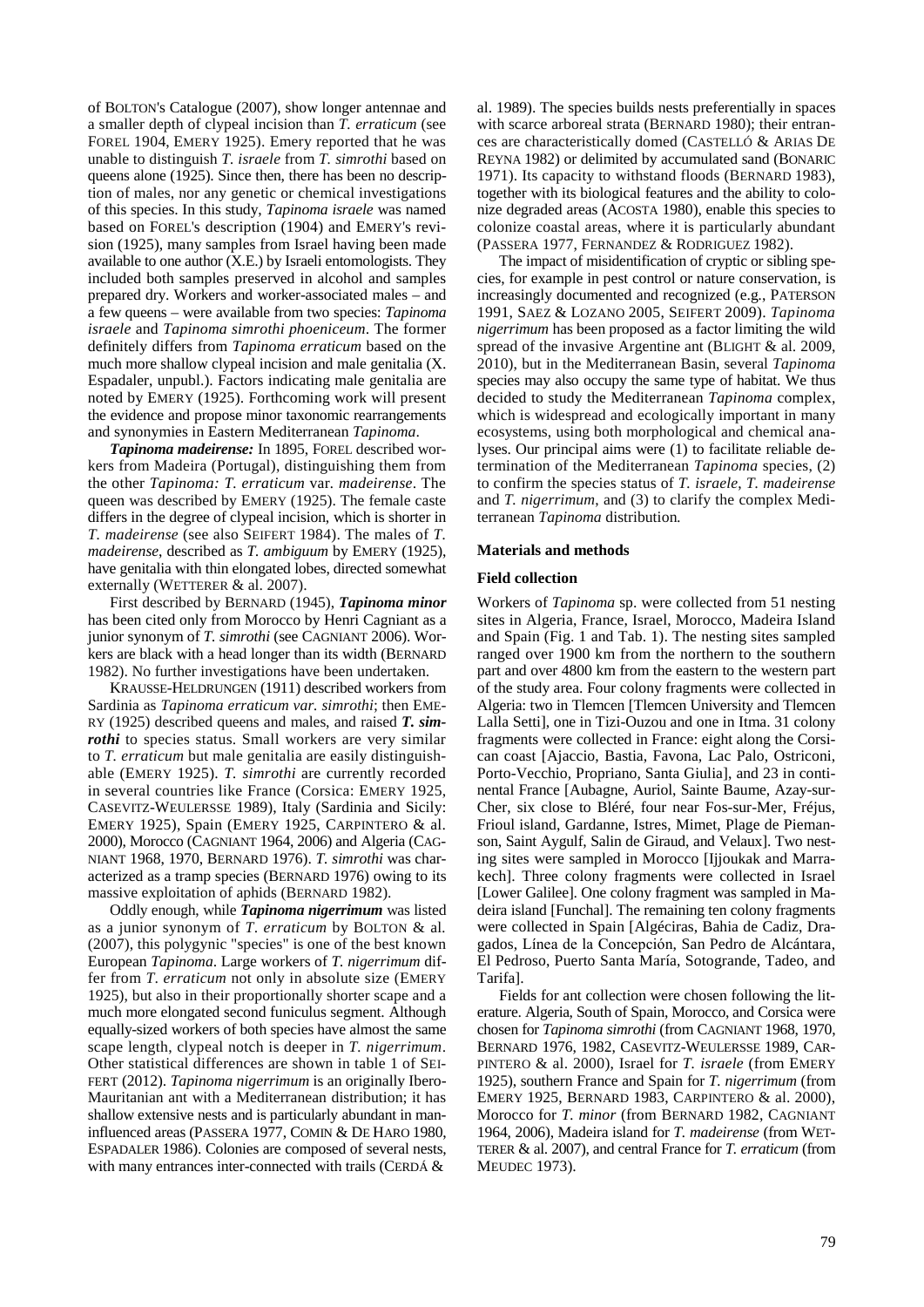| No.            | <b>Nesting-sites and abbreviations</b> |            | <b>Countries</b> | $\mathbf X$ | $\mathbf Y$    | Morphological<br>determination                      | <b>Chemical</b><br>determination |
|----------------|----------------------------------------|------------|------------------|-------------|----------------|-----------------------------------------------------|----------------------------------|
| $\mathbf{1}$   | Itma                                   | Itm        | Algeria          | 36.74733333 | 3.0754         | T. nigerrimum                                       | T. nigerrimum                    |
| $\overline{2}$ | Tizi-Ouzou                             | Tiz        | Algeria          | 36.71666667 | 4.05           | T. nigerrimum                                       | T. nigerrimum                    |
| 3              | Tlemcen                                | Tle        | Algeria          | 34.87855    | -1.313116667   |                                                     | T. nigerrimum                    |
| $\overline{4}$ | Tlemcen : Lalla setti                  | Lal        | Algeria          | 34.87875    | $-1.275466667$ |                                                     | T. israele                       |
| 5              | Ajaccio                                | Aja        | France           | 41.91923333 | 8.738616667    | $\triangle$ T. nigerrimum                           | T. nigerrimum                    |
| 6              | Aubagne                                | Aub        | France           | 43.28065    | 5.579866667    | T. nigerrimum                                       | T. nigerrimum                    |
| 7              | Auriol                                 | Aur        | France           | 43.35691667 | 5.6408         | T. nigerrimum                                       | T. nigerrimum                    |
| 8              | Auriol: Sainte Baume                   | Bau        | France           | 43.38835    | 5.6537         |                                                     | T. erraticum                     |
| 9              | Azay-sur-Cher                          | Aza        | France           | 47.32741667 | 0.809666667    | T. erraticum                                        | T. erraticum                     |
| 10             | <b>Bastia</b>                          | Bas        | France           | 42.70213333 | 9.45075        | $\triangle$ T. nigerrimum                           | T. nigerrimum                    |
| 11             | Bléré                                  | Blé        | France           | 47.30955    | 0.952916667    | T. erraticum                                        | T. erraticum                     |
| 12             | Bléré                                  | Blr        | France           | 47.30941667 | 0.953616667    | T. erraticum                                        | T. erraticum                     |
| 13             | Bléré                                  | Bré        | France           | 47.30925    | 0.9532         | T. erraticum                                        | T. erraticum                     |
| 14             | Bléré                                  | Tou        | France           | 47.3094     | 0.953583333    | T. erraticum                                        | T. erraticum                     |
| 15             | Bléré                                  | Cen        | France           | 47.30918333 | 0.953016667    | T. erraticum                                        | T. erraticum                     |
| 16             | Bléré                                  | Ind        | France           | 47.30921667 | 0.952816667    | T. erraticum                                        | T. erraticum                     |
| 17             | Favona                                 | Fav        | France           | 41.7729     | 9.396816667    | $\triangle$ T. nigerrimum                           | T. nigerrimum                    |
| 18             | Fréjus                                 | Fre        | France           | 43.45233333 | 6.734833333    | T. madeirense                                       | T. madeirense                    |
| 19             | Fréjus : Saint Aygulf                  | Sai        | France           | 43.43246667 | 6.735183333    | T. nigerrimum                                       | T. nigerrimum                    |
| 20             | Frioul island                          | Fri        | France           | 43.28       | 5.297666667    | T. nigerrimum                                       | T. nigerrimum                    |
| 21             | <b>Istres</b>                          | Ist        | France           | 43.51013333 | 4.9994         | T. nigerrimum                                       | T. nigerrimum                    |
| 22             | Lac Palo                               | Lac        | France           | 41.94758333 | 9.40755        | T. nigerrimum                                       | T. nigerrimum                    |
| 23             | Plage de l'Ostriconi                   | Ost        | France           | 42.66136667 | 9.063016667    | T. nigerrimum                                       | T. nigerrimum                    |
| 24             |                                        | Pla        | France           | 4.347166667 | 4.78475        |                                                     |                                  |
| 25             | Plage de Piémanson<br>Porto-Vecchio    | Por        |                  | 41.59098333 | 9.279483333    | $\triangle$ T. nigerrimum<br>$\delta$ T. nigerrimum | T. nigerrimum                    |
|                |                                        | Pro        | France           |             |                |                                                     | T. nigerrimum                    |
| 26             | Propriano                              |            | France           | 41.67585    | 8.9032         | $\triangle$ T. nigerrimum                           | T. nigerrimum                    |
| 27             | Salin de Giraud                        | Sal        | France           | 43.37545    | 4.741333333    | $\triangle$ T. nigerrimum                           | T. nigerrimum                    |
| 28             | Santa Giulia                           | San        | France           | 41.51973333 | 9.271666667    | $\triangle$ T. nigerrimum                           | T. nigerrimum                    |
| 29             | Velaux                                 | Vel        | France           | 43.53098333 | 5.250166667    | T. madeirense                                       | T. madeirense                    |
| 30             | Fos-sur-Mer                            | Fme        | France           | 43.47751667 | 4.874733333    | T. madeirense                                       | T. madeirense                    |
| 31             | Fos-sur-Mer                            | FoM        | France           | 43.47865    | 4.8744         | T. madeirense                                       | T. madeirense                    |
| 32             | Fos-sur-Mer                            | Fos        | France           | 43.47798333 | 4.874883333    | T. nigerrimum                                       | T. nigerrimum                    |
| 33             | Fos-sur-Mer                            | <b>FSM</b> | France           | 43.4729     | 4.876083333    | T. madeirense                                       | T. madeirense                    |
| 34             | Gardanne                               | Gar        | France           | 43.44311667 | 5.483016667    | T. nigerrimum                                       | T. nigerrimum                    |
| 35             | Mimet                                  | Mim        | France           | 43.44021667 | 5.472583333    | T. nigerrimum                                       | T. nigerrimum                    |
| 36             | Lower Galilee                          | Ira        | Israel           | 32.72973333 | 35.44328333    | $T.$ is raele                                       | T. israele                       |
| 37             | Lower Galilee                          | Isr        | Israel           | 32.75086667 | 35.43805       | T. israele                                          | T. israele                       |
| 38             | Lower Galilee                          | Iae        | Israel           | 32.74455    | 35.48606667    | T. israele                                          | T. israele                       |
| 39             | Ijjoukak                               | IJо        | Morocco          | 30.9967     | -8.159883333   | T. nigerrimum                                       | T. nigerrimum                    |
| 40             | Marrakech                              | Mar        | Morocco          | 31.63333333 | $-8.00$        | T. nigerrimum                                       | T. nigerrimum                    |
| 41             | Funchal                                | Fun        | Portugal         | 32.664159   | $-16.87515$    | T. madeirense                                       | T. madeirense                    |
| 42             | Algéciras                              | Alg        | Spain            | 36.14578333 | -5.448633333   | T. simrothi                                         | T. simrothi                      |
| 43             | Cadiz: Bahia de Cadiz                  | Cad        | Spain            | 36.5004     | -6.273566667   | T. nigerrimum                                       | T. nigerrimum                    |
| 44             | El Pedroso                             | Ped        | Spain            | 37.84103333 | -5.768416667   | T. nigerrimum                                       | T. nigerrimum                    |
| 45             | El puerto de Santa María               | <b>PSM</b> | Spain            | 36.57793333 | $-6.214166667$ | T. nigerrimum                                       | T. nigerrimum                    |
| 46             | El puerto de Santa María : Dragado     | Dra        | Spain            | 36.56831667 | $-6.2223$      | T. nigerrimum                                       | T. nigerrimum                    |
| 47             | El puerto de Santa María : Tadeo       | Tad        | Spain            | 36.58045    | $-6.226816667$ | T. nigerrimum                                       | T. nigerrimum                    |
| 48             | La Línea de la Concepción              | Lin        | Spain            | 36.16758333 | $-5.36665$     | T. simrothi                                         | T. simrothi                      |
| 49             | San Pedro de Alcántara                 | <b>PDA</b> | Spain            | 36.48356667 | -4.980633333   | T. nigerrimum                                       | T. nigerrimum                    |
| 50             | Sotogrande                             | Sot        | Spain            | 36.28703333 | -5.301483333   | T. simrothi                                         | T. simrothi                      |
| 51             | Tarifa                                 | Tar        | Spain            | 36.02183333 | -5.615283333   | T. simrothi                                         | T. simrothi                      |

Tab. 1: Collection sites for *Tapinoma* ants. Latitude (X) and longitude (Y) are given in decimal World Geodetic System (WGS 84).  $\circled{}$  represents nesting sites morphologically determined via the male genitalia.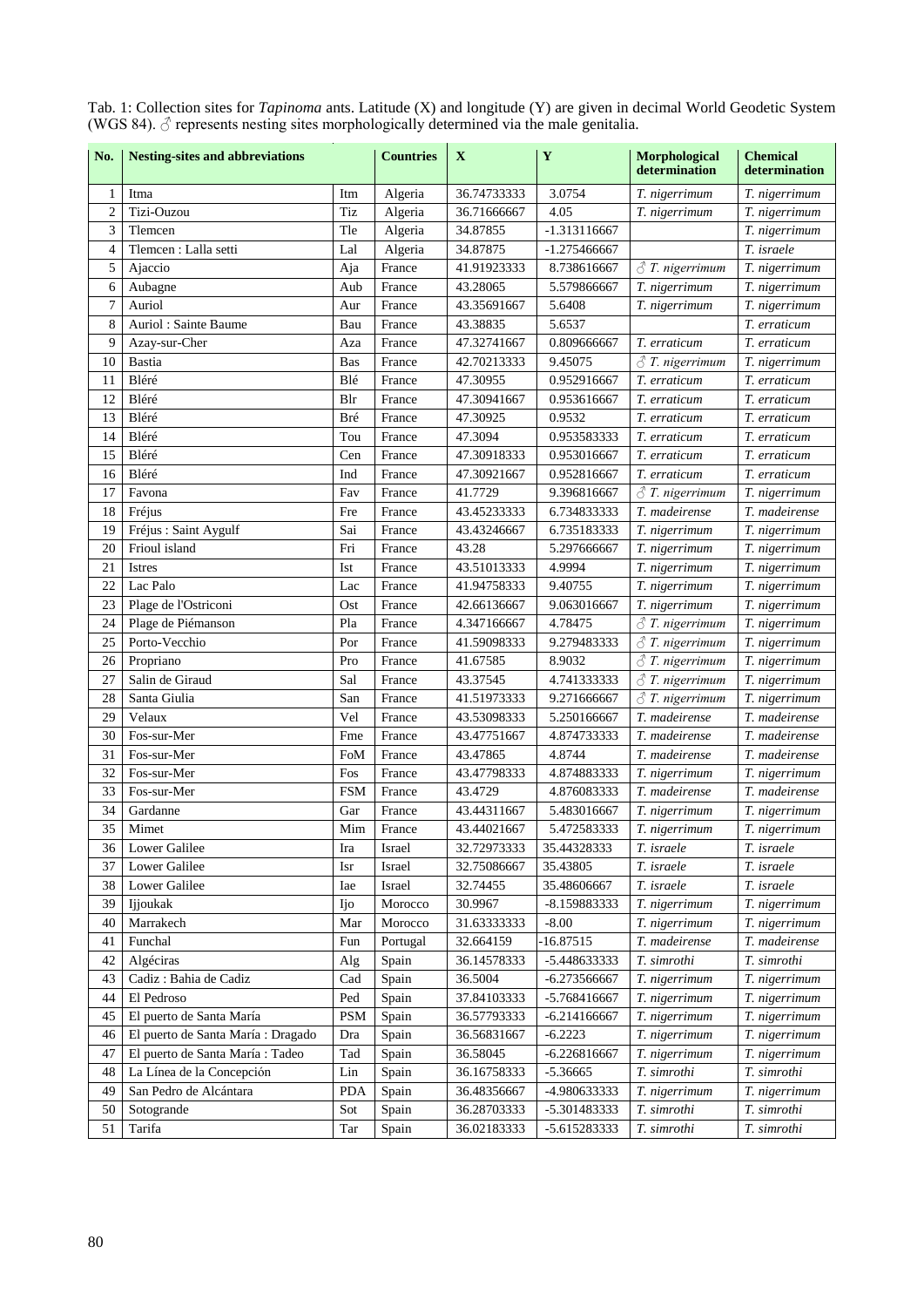

Fig. 1: Location of the 51 studied nesting sites of *Tapinoma* in the Mediterranean Basin.

Colony fragments (about 50 workers) were collected in 2009, 2010 and 2011, between April and October from a variety of habitats including landscaped residential lots or sand dunes, but only three workers from Madeira Island arrived alive at the laboratory, so we did not include them in the statistical analyses. Workers were killed by freezing and maintained at -18°C, in separate glass tubes.

#### **Chemical analyses of cuticular hydrocarbons**

Seven samples from each nesting site  $(7 \times 50 = 350)$ , consisting of a single worker, were immersed in 5 µl of hexane for 15 minutes in order to extract and estimate cuticular hydrocarbons. 3 µl of this extract were used for capillary gas chromatography (GC), carried out using a Varian 3 900 gas chromatograph equipped with a flame ionization detector (FID) and a Chrompack CPSil5WCOT apolar capillary column (fused silica,  $25 \text{ m} \times 250 \text{ µm}$ ; thickness of stationary phase,  $0.12 \mu m$ ) and interfaced with Star 5.5 (Varian) software. Oven temperature was held at 100°C, then increased to 220 $^{\circ}$ C at 10 $^{\circ}$ C / min, then to 320 $^{\circ}$ C at 3 $^{\circ}$ C / min and finally held at constant temperature for 10 min. The injector and flame-ionization detector were at 280 and 250°C respectively, with helium the carrier gas. Quantitative data were obtained by integrating peaks.

Gas chromatography analysis of the 350 worker profiles yielded five different types of chromatograms. Cuticular compounds of workers from two nesting sites of each of the five profiles were determined by coupled Gas Chromatography / Mass Spectrometry (GC-MS) [Aza and Blé for *group 1*; Isr and Ira for *group 2*; Fre and FoM for *group 3*; Fri and Sai for *group 4*; Sot and Tar for *group 5*] as reference nests. Total body washes of 20 pooled workers from each reference nest were used for extraction. Workers were immersed in 100 µl of hexane for 20 min. Four micro-liters of each extract were run into an Agilent 6890N GC equipped with Chrompack CPSil5WCOT apolar capillary column (25 m  $\times$  0.25 mm, 0.12 µm). The GC was coupled with a 5375 Agilent Technologies Mass Spectrometer. Electron impact mass spectra were obtained with an ionization voltage of 70 eV. The carrier gas was helium at 1 ml / min with the injector in splitless mode. Oven temperature was isothermal at 70°C for 1 min, followed by  $30^{\circ}$ C / min to 180°C, then increased at a rate of 5°C / min to 320°C, and finally held for 15 min. Specific peak identity was determined with hydrocarbon standards and by matching diagnostic peaks with those from published spectra.

Subsequently, quantitative analyses obtained by gas chromatography were performed with only the hydrocarbons as variables. CHC peaks areas were standardized to 100% by calculating the percentage contribution of each compound to the cuticular hydrocarbon blend. Comparison of cuticular profiles was based on this proportion. A correction coefficient (K) was applied in order to adjust the integrated values to the sensitivity of the detector according to the number of carbon atoms of molecules. We determined this coefficient after injection of the same quantity of 10 n-alkanes (18, 20, 22, 24, 28, 32, 34, 36, 38, and 40 carbon atoms, respectively) where  $K = 0.0038x^2 - 0.1738x$ + 2.9683 (x is the number of carbon atoms per molecule of the substance).

# **Morphological analyses**

Immediately following field collection and during chemical analyses, several workers from each nesting site were morphologically identified (Tab. 1). Morphological identification and chemical analyses were performed in blind tests in different laboratories (respectively Spain and France).

Over the fifty nesting sites, two kinds of morphological analyses were used, according to whether or not males were present in the nest. During field collection, males were found in eight nesting sites, two in continental France (Pla and Sal) and six in Corsica (Aja; Bas; Fav; Por; Pro; and San: Tab. 1). The morphological identification of workers from these eight nesting sites was based on male genitalia.

Identifications of the species from the other nesting sites were based on worker cephalic characteristics: clypeal notch, clypeal seta insertion and antennal segments. Two to five workers per sample were examined. The following characteristics and measurements were used: (a) depth of clypeal notch / distance from deepest point of clypeal notch to most posterior point of clypeus, which is easily seen on clean, dry specimens and using tangential illumination; (b) relative length of second and third antennal segments (Fig. 2, Tab. 2). We measured mounted, dried specimens. A stereomicroscope Nikon SMZ-U with magnification (up to  $112.5\times$ ) and dual arm fiber optic illuminator was used to measure the two described variables and get the corresponding indices. Measurements and indices used have not been validated as a formal statistical and revisionary tool for *Tapinoma*; however, they have been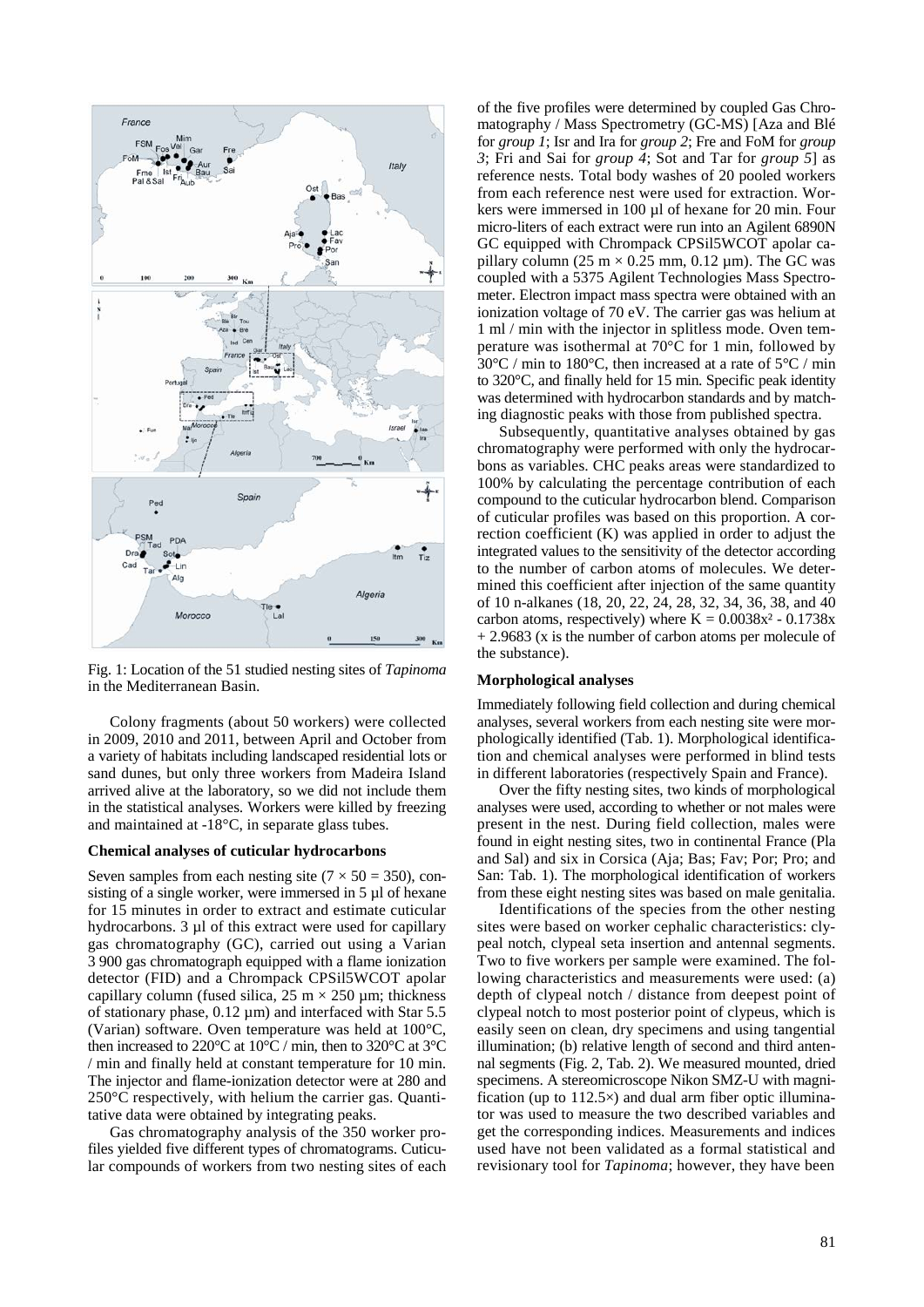

Fig. 2: Metric characters measured in *Tapinoma* species: (a) Maximum depth of clypeal notch as it appears in frontodorsal view. (b) Distance from deepest point of clypeal notch to most posterior point of clypeus. Example of a head of *Tapinoma nigerrimum*.

routinely used over the past years and have been confirmed whenever worker-associated males have been available.

## **Statistical analyses**

Statistical analyses were performed using hydrocarbons as sole variables, ignoring fatty acids and all other compounds. 168 cuticular compounds were separated and identified by GC-MS (Tab. 3). Multivariate data analyses were performed using R language and environment (R 2.15.1 software). The standardized peak areas were used to perform multivariate principal component analyses (PCA). The PCA were performed on the principal factors of overall variance. We also conducted a separate *K-*means cluster analysis to group together data points (factor coordinates of the variables) showing similar cuticular hydrocarbon profiles.

A pairwise matrix of CHC differences was constructed by measuring the binary squared Euclidean distance (the total number of CHCs that are absent in one species but present in the other, and vice versa), in order to look at the relationship between species using Ward's linkage method (Euclidean distance) (WARD 1963) with Statistica 6.0 software.

# **Results**

## **Morphological analyses**

Workers from 39 nesting sites were morphologically analyzed on the basis of several workers each using the morphological indices (Tab. 2, Fig. 2). These analyses revealed the presence of five species: *Tapinoma erraticum*, *T*. *israele*, *T*. *madeirense*, *T*. *nigerrimum*, and *T*. *simrothi.* Workers from 21 nesting sites were identified as *T*. *nigerrimum*. Workers from eight nesting sites, all in France, were identified as *T*. *erraticum.* Workers from four nesting sites, all in Spain, were identified as *T*. *simrothi*. Workers from three nesting sites, all in Israel, were identified as *T*. *israele*, and

Tab. 2: Indices and key for measurements of *Tapinoma*  species.

| Tapinoma   | $b/a$     | <b>Funicle segments</b> |
|------------|-----------|-------------------------|
| israele    | >4        | 2 > 3                   |
| madeirense | >4        | 2 < 3                   |
| erraticum  | ~2.2      | $2 = 3$                 |
| nigerrimum | $2 - 2.3$ | 2 > 3                   |
| simrothi   | $1.6 - 2$ | 2 > 3                   |

workers from five nesting sites, all in France, as *T*. *madeirense*. The three workers from Madeira Island were also morphologically identified as *T. madeirense*. Workers from Tle, Lal and Bau nesting sites could not be identified morphologically due to their deterioration in transit from France to Spain (Tab. 2).

Field collection yielded eight nesting sites with males (Aja, Bas, Fav, Pla, Por, Pro, Sal, and San). For these sites, therefore, identification was based on male genitalia; all were morphologically identified as *Tapinoma nigerrimum* (Tab. 1).

# **Cuticular hydrocarbon analysis**

Chemical analyses of all 350 worker-profiles revealed clearly five qualitative and quantitative CHC profiles (Fig. 3), leading us to expect five *Tapinoma* species over the 50 nesting sites. In order to visualize the different chemical signatures, multivariate principal component analysis (PCA) was performed (Fig. 4) on the cuticular hydrocarbons found in the seven workers from each of the 50 nesting sites (Tab. 3). The PCA was performed on 53 factors which accounted for 95.1% of overall variance. The PCA (Fig. 4) revealed a marked discrimination on axis 1 between on one side, workers from group one [dark grey triangles] and, on the other side, workers from group two [light grey circles]. The first axis accounted for 33.29% of total variance. The second axis, which accounted for 26.41% of cumulative variance, revealed a marked separation between both sides of the axis, with group 4 on the negative side [black circles] and both groups 1 and 2 on the positive side. Group 3 was located near the axis intersection, in the middle of the three other groups. All GC-MS control individuals from groups 1, 2 and 4 from a given location were assigned to the same group. The *K*-means analysis identified four chemical groups. Group 1 (grey triangles, Fig. 4) was composed of all the workers from Alg, Lin, Sot, and Tar (GC-MS controls), all from Spain. Group 2 (light grey circles) was composed of workers from Algeria (Itm, Tiz, and Tle), France (Aub, Aur, Cad, Fos, Fri, Gar, Ist, Lac, Mim, Ost, and Sai), Morocco (Ijo and Mar) and Spain (Dra, PDA, Ped, PSM, and Tad). Group 3 (dark grey rectangle) was composed of all the workers from Aza, Bau, Blé, Blr, Bré, Cen, Fre, FSM, FMe, FoM, Ind, Tou, and Vel (France). Group 4 (black circles) was composed of all the remaining workers [Israel: Iae, Isr, Ira; and Algeria: Lal]. Given the perfect concordance between the morphological and chemical discriminations, groups 1, 2 and 4 were identified as *T. simrothi*, *T. nigerrimum*, and *T. israele* respectively*.*

In order to discriminate workers of the remaining species, a new PCA (Fig.5) was performed on worker pro-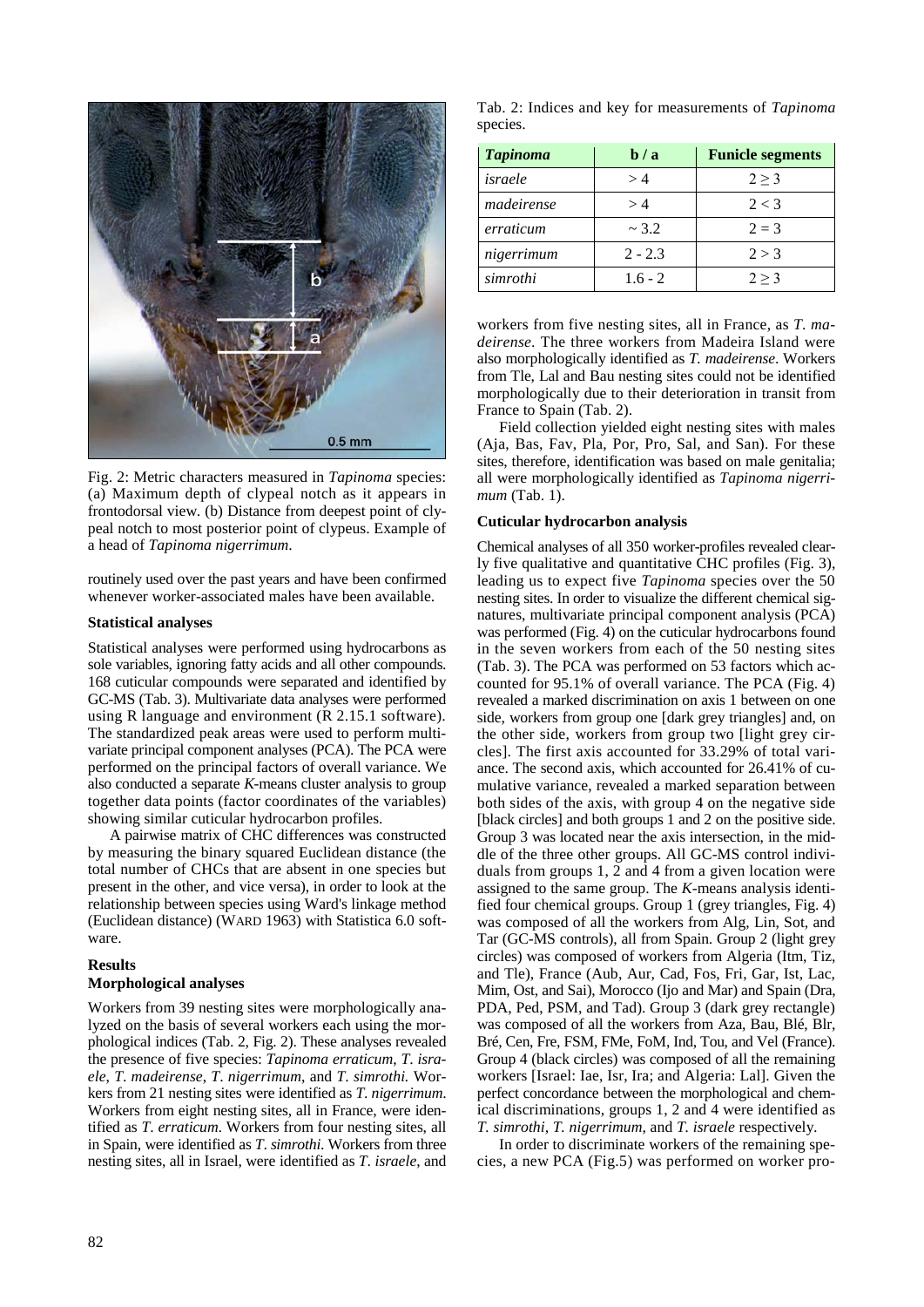

Fig. 3: Chromatograms obtained by injection of total body wash of workers of *Tapinoma simrothi* (Sot), *T. erraticum* (Ind), *T. israele* (Iae), *T. nigerrimum* (Tad) and *T. madeirense* (Vel).

files of all the nesting sites of group 3 from the first PCA. This PCA was based on their 77 CHCs and was performed



Fig. 4: Principal Component Analysis was based on the proportion of worker cuticular hydrocarbons from the 51 nesting sites. The projection was performed on two dimensions, where the first axis accounts for 33.29% of the total variance and the second for 26.41%. *K-*means cluster analysis distinguishes four groups. Morphological analysis allows us to identify these groups as *Tapinoma simrothi* [1-grey triangles], *T. nigerrimum* [2-light grey circles], indistinguishable *T. madeirense* and *T. erraticum* [3-black rectangles], and *T. israele* [4-black circles]. The areas correspond to the 95% confidence limit of the data.

on the 37 major factors which accounted for 95.2% of the overall variance. This second PCA (Fig. 5) revealed a marked discrimination between the four Fréjus worker profiles and the other nesting sites. The first and the second axes, which accounted respectively for 29.37% and for 13.52% of total variance, discriminated between, on one side, workers from group 3a (grey circles) and on the other side, workers from group 3b (black circles).The *K*-means analysis distinguished three chemical groups. The first group [3a] was composed of workers from southern France [Fre, FSM, FMe, FoM, and Vel (grey circles, Fig. 5)]. The second group [3b] was composed of workers from southern and central France [Aza, Bau, Blé, Blr, Bré, Cen, Ind, and Tou (black circles, Fig. 5)]. In the first two groups, all the individuals from a given location were assigned to the same group, except for four workers from Fréjus which formed a separate group [3c, dark grey triangles]. Morphological and chemical discriminations led to groups 3a and 3b being identified *Tapinoma madeirense* and *T. erraticum* respectively (Tab. 1). Given their chemical composition and their morphological discrimination, workers from Fréjus were identified as *T. madeirense*.

Across the five species, 168 distinct CHCs were found, belonging to five distinct hydrocarbon groups (Tab. 3). These 168 CHCs were identified as ranging from 25 to 39 carbon atoms. Among the five species, the sequence of occurrence is as follows: monomethylalkanes > dimethylalkanes > *n*-alkanes > trimethylalkanes > *n-*alkenes (Tab. 3). Cuticular profiles of all *Tapinoma* species present methyl-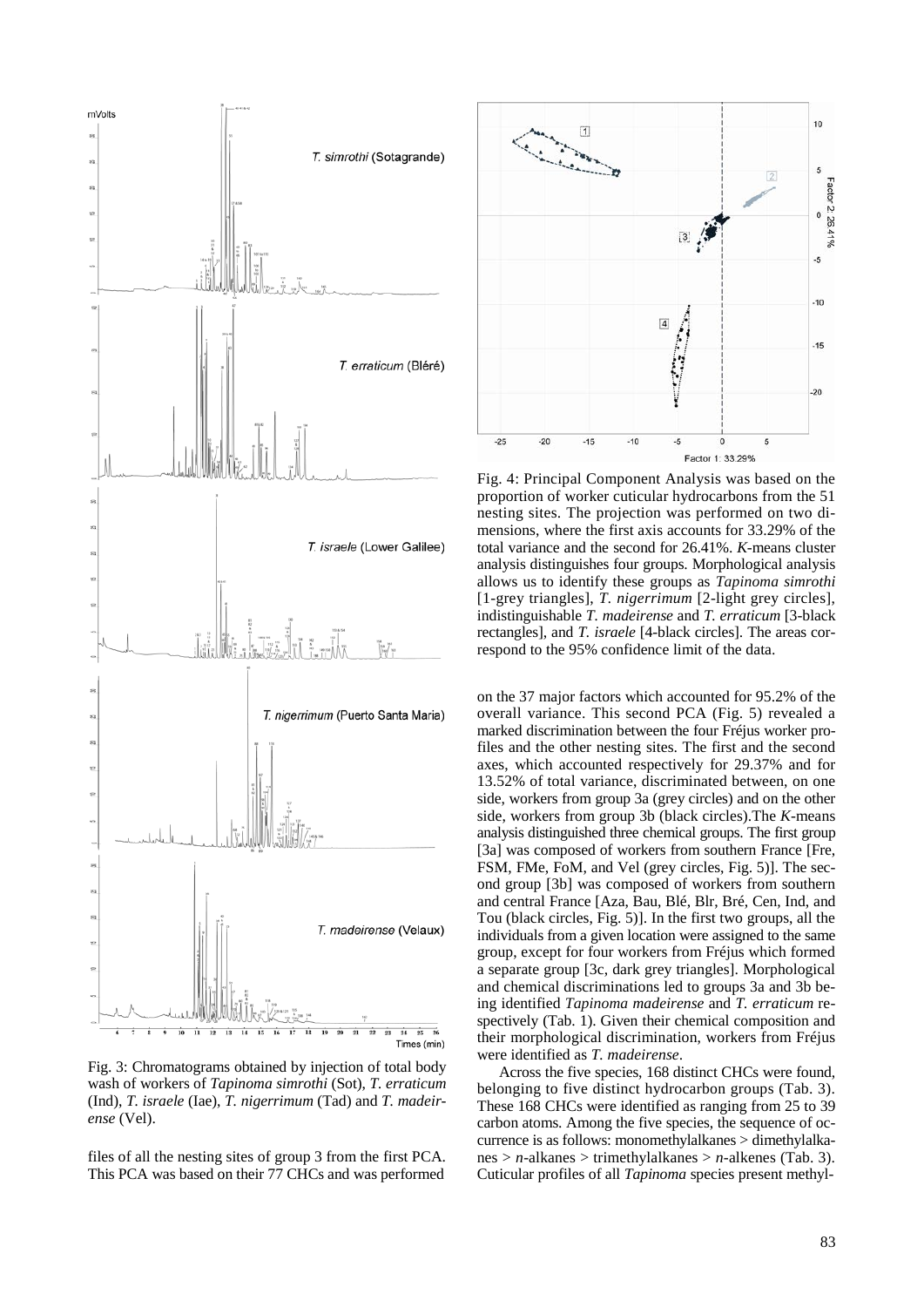| No.            | <b>Compounds</b>             |                     | T. madeirense | T. israele | T. nigerrimum | T. erraticum | T. simrothi |
|----------------|------------------------------|---------------------|---------------|------------|---------------|--------------|-------------|
|                |                              |                     |               |            |               |              |             |
| 1              | n-Pentacosane                | $n-C25$             | 7.27          | 0.9        |               | 12.9         | 8.45        |
| $\mathfrak{2}$ | 13-Methylpentacosane         | 13-Me C25           | 4.02          | 1.08       |               | 4.69         | 12.8        |
| 3              | 11-Methylpentacosane         | 11-Me C25           | 2.5           | 1.06       |               | 4.44         | 12.8        |
| $\overline{4}$ | 7-Methylpentacosane          | 7-Me C25            |               |            |               | 5.62         |             |
| 5              | 5-Methylpentacosane          | 5-Me C25            | 8.24          |            |               | 2.22         |             |
| 6              | 3-Methylpentacosane          | 3-Me C25            | 4.04          | 0.62       |               | 5.23         | 8.27        |
| $\tau$         | 11,15-Dimethylpentacosane    | 11,15-Dime C25      |               | 0.78       |               |              |             |
| 8              | 7,9-Dimethylpentacosane      | 7,9-Dime 25         |               |            |               | 2.06         |             |
| 9              | 5,13-Dimethylpentacosane     | 5,13-Dime C25       | 12.7          | 0.22       |               | 7.49         |             |
| 10             | n-Hexacosane                 | $n-C26$             | 1.3           | 0.87       |               | 2.25         |             |
| 11             | 4,11,13-Trimethylpentacosane | 4, 11, 13-Trime C25 |               |            |               | 1.57         | 1.6         |
| 12             | 4,9,13-Trimethylpentacosane  | 4,9,13-Trime C25    |               |            |               |              | 1.6         |
| 13             | 14-Methylhexacosane          | 14-Me C26           | 2.44          | 0.46       |               |              |             |
| 14             | 13-Methylhexacosane          | 13-Me C26           |               |            |               |              | 0.99        |
| 15             | 12-Methylhexacosane          | 12-Me C26           |               | 0.31       |               |              | 0.99        |
| 16             | 11-Methylhexacosane          | 11-Me C26           |               |            |               |              | 0.99        |
| 17             | 10-Methylhexacosane          | 10-Me C26           |               | 0.26       |               |              | 0.99        |
| 18             | 9-Methylhexacosane           | $9-MeC26$           |               |            |               |              | 0.99        |
| 19             | 8-Methylhexacosane           | 8-Me C26            |               |            |               | 1.59         | 0.99        |
| 20             | 5,9,11-Trimethylpentacosane  | 5,9,11-Trime C25    | 3.56          |            |               |              |             |
| 21             | 12,14-Dimethylhexacosane     | 12,14-Dime C26      | 1.67          |            |               | 0.57         |             |
| 22             | 12,13-Dimethylhexacosane     | 12,13-Dime C26      |               |            |               | 0.59         |             |
| 23             | n-Heptacosene                | C27:1               |               | 0.83       |               |              |             |
| 24             | X,Y-Dimethylhexacosane       | X, Y-Dime C26       |               |            |               | 0.65         |             |
| 25             | 8,12-Dimethylhexacosane      | 8,12-Dime C26       | 1.2           |            |               |              | 0.99        |
| 26             | 6-Methylhexacosane           | 6-Me C26            |               |            |               | 0.63         |             |
| 27             | 5-Methylhexacosane           | 5-Me C26            | 0.57          |            |               |              |             |
| 28             | 4-Methylhexacosane           | 4-Me C26            | 0.32          |            |               |              |             |
| 29             | 3-Methylhexacosane           | 3-Me C26            |               |            |               |              | 0.99        |
| 30             | 10,16-Dimethylhexacosane     | 10,16-Dime C26      |               |            |               |              | 0.8         |
| 31             | 10,14-Dimethylhexacosane     | 10,14-Dime C26      |               |            |               |              | 0.8         |
| 32             | 10,12-Dimethylhexacosane     | 10,12-Dime C26      |               |            |               |              | 0.8         |
| 33             | 2-Methylhexacosane           | 2-Me C26            | 0.38          |            |               |              | 1.76        |
| 34             | 6,12-Dimethylhexacosane      | 6,12-Dime C26       | 0.68          |            |               | 0.68         |             |
| 35             | 5,12-Dimethylhexacosane      | 5,12-Dime C26       | 0.53          |            |               |              |             |
| 36             | 4,12-Dimethylhexacosane      | 4,12-Dime C26       | 0.63          |            |               |              |             |
| 37             | 4,6-Dimethylhexacosane       | 4,6-Dime C26        |               |            |               | 0.42         |             |
| 38             | n-Heptacosane                | $n-C27$             | 4.52          | 16.2       | 1.12          | 6.44         | 6.21        |
| 39             | 15-Methylheptacosane         | 15-Me C27           |               |            |               | 3.65         |             |
| 40             | 13-Methylheptacosane         | 13-Me C27           | 3.95          | 6.05       |               | 3.65         | 3.01        |
| 41             | 11-Methylheptacosane         | 11-Me C27           | 3.59          | 4.33       |               |              | 3.01        |

42 9-Methylheptacosane 9-Me C27 3.01

Tab. 3: List of the 168 compounds identified by GC-MS and their percentage contribution (Mean), in the cuticular extract sample of workers from field populations of the five *Tapinoma* species. All nests were summed per site (N*T.erraticum*  $= 56; N_{T.israele} = 28; N_{T. madeirense} = 35; N_{T. nigerrimum} = 203; N_{T. simrothi} = 28.$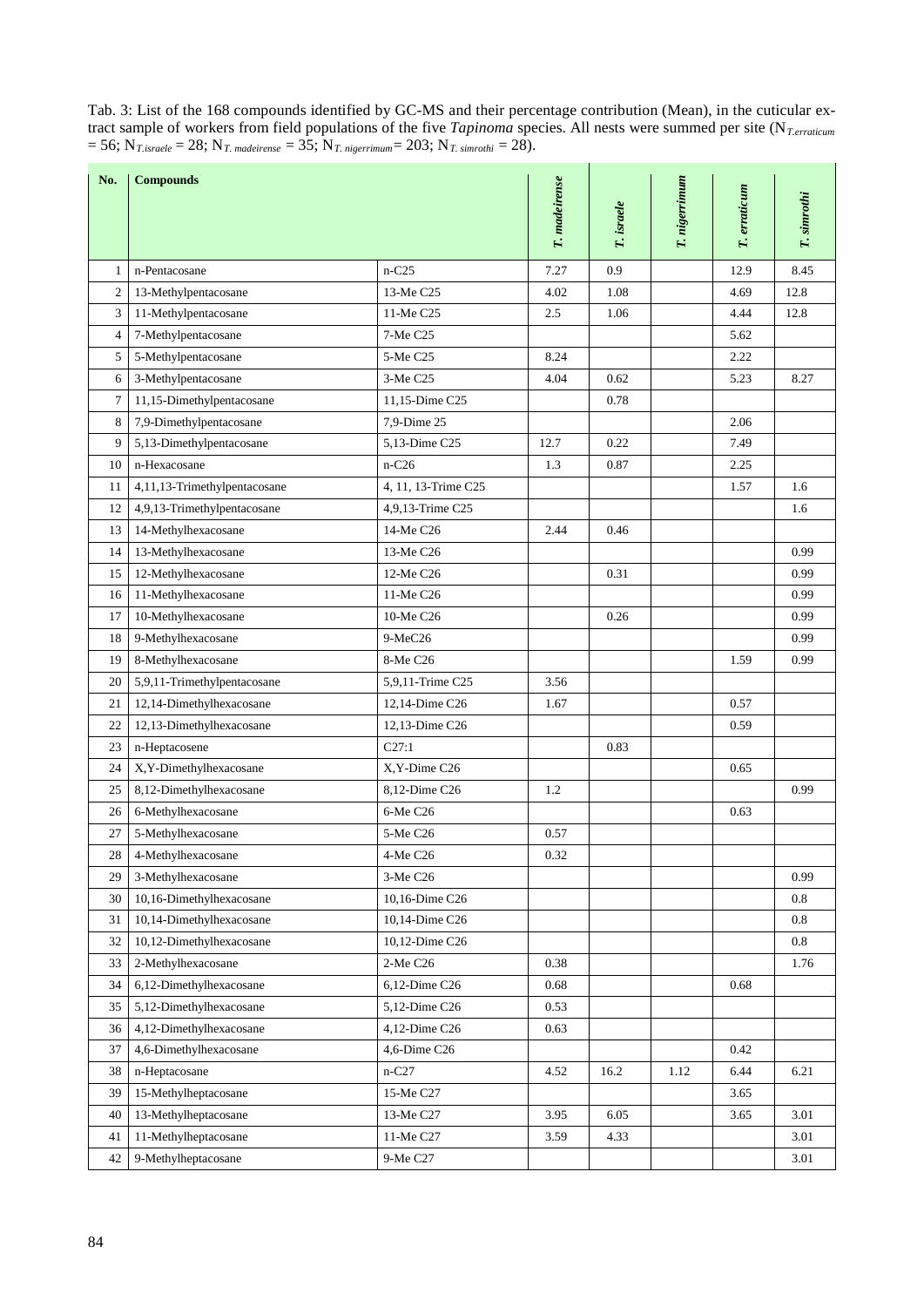| 43 | 7-Methylheptacosane         | 7-Me C27              | 1.35 |          |      | 3.3     |          |
|----|-----------------------------|-----------------------|------|----------|------|---------|----------|
| 44 | 5-Methylheptacosane         | 5-Me C27              | 1.25 | 0.78     |      | 1.23    |          |
| 45 | 11,15-Dimethylheptacosane   | 11,15-Dime C27        |      | 2.41     |      |         | 0.4      |
| 46 | 11,13-Dimethylheptacosane   | 11,13-Dime C27        |      |          |      |         | 0.4      |
| 47 | 7,15-Dimethylheptacosane    | 7,15-Dime C27         |      |          |      | $7.5\,$ |          |
| 48 | 5,15-Dimethylheptacosane    | 5,15-Dime C27         |      |          |      | 1.93    |          |
| 49 | 5,13-Dimethylheptacosane    | 5,13-Dime C27         | 5.97 | 0.59     |      |         | 0.18     |
| 50 | 5,12-Dimethylheptacosane    | 5,12-Dime C27         |      |          |      |         | $0.18\,$ |
| 51 | 5,11-Dimethylheptacosane    | 5,11-Dime C27         |      |          |      |         | 0.18     |
| 52 | 5,9-Dimethylheptacosane     | 5,9-Dime C27          |      |          |      |         | 0.18     |
| 53 | 4,16-Dimethylheptacosane    | 4,16-Dime C27         |      |          | 0.15 |         |          |
| 54 | 4,12-Dimethylheptacosane    | 4,12-Dime C27         |      |          | 0.15 |         |          |
| 55 | 3-Methylheptacosane         | 3-Me C27              | 4.23 | 6.53     |      |         | 2.86     |
| 56 | 3,14-Dimethylheptacosane    | 3,14-Dime C27         |      |          |      |         | 2.4      |
| 57 | 3,12-Dimethylheptacosane    | 3,12-Dime C27         |      |          |      |         | 2.4      |
| 58 | 3,7-Dimethylheptacosane     | 3,7-Dime C27          |      |          |      |         | 2.4      |
| 59 | n-octacosane                | $n-C28$               | 1.19 | 1.19     |      |         |          |
| 60 | 14-Methyloctacosane         | 14-Me C <sub>28</sub> | 1.27 | 0.27     |      | 1.23    | 0.18     |
| 61 | 13-Methyloctacosane         | 13-Me C28             |      |          |      | 0.74    | 0.18     |
| 62 | 12-Methyloctacosane         | 12-Me C28             |      | 0.27     |      | 0.67    | 0.18     |
| 63 | 11-Methyloctacosane         | 11-Me C28             |      |          |      |         | 0.18     |
| 64 | 10-Methyloctacosane         | 10-Me C28             |      |          |      |         | 0.18     |
| 65 | 9-Methyloctacosane          | 9-Me C28              |      |          |      |         | 0.18     |
| 66 | 8-Methyloctacosane          | 8-Me C28              |      | 0.35     |      |         | 0.18     |
| 67 | 5,9,13-Trimethylheptacosane | 5,9,13-Trime C27      | 1.11 |          |      |         |          |
| 68 | 14,15-Dimethyloctacosane    | 14,15-Dime C28        |      |          | 0.63 |         |          |
| 69 | 12,16-Dimethyloctacosane    | 12,16-Dime C28        |      | 0.43     |      |         |          |
| 70 | 12,14-Dimethyloctacosane    | 12,14-Dime C28        | 0.67 |          |      |         |          |
| 71 | 10,14-Dimethyloctacosane    | 10,14-Dime C28        |      | $0.41\,$ |      |         |          |
| 72 | 8,12-Dimethyloctacosane     | 8,12-Dimethyl C28     |      |          | 0.71 |         |          |
| 73 | 6-Methyloctacosane          | 6-Me C28              | 0.6  |          |      |         |          |
| 74 | 4-Methyloctacosane          | 4-Me C28              | 0.34 |          |      |         |          |
| 75 | n-Nonacosene                | C29:1                 |      | 2.39     | 0.1  |         |          |
| 76 | 6,14-Dimethyloctacosane     | 6,14-Dime C28         | 0.35 |          |      |         |          |
| 77 | 5,13-Dimethyloctacosane     | 5,13-Dime C28         | 0.42 |          |      |         |          |
| 78 | 4,14-Dimethyloctacosane     | 4,14-Dime C28         | 0.22 |          |      |         |          |
| 79 | 4,12-Dimethyloctacosane     | 4,12-Dime C28         | 0.22 |          |      |         |          |
| 80 | n-Nonacosane                | $n-C29$               | 1.16 | 3.28     | 12.3 | $2.2\,$ | 1.34     |
| 81 | 15-Methylnonacosane         | 15-Me C29             | 0.64 | 0.29     | 2.58 | 1.4     |          |
| 82 | 13-Methylnonacosane         | 13-Me C29             | 0.69 | 0.28     | 3.98 | 1.4     |          |
| 83 | 11-Methylnonacosane         | 11-Me C29             | 0.62 | 0.28     |      |         | 3.73     |
| 84 | 4,8,12-Trimethyloctacosane  | 4,8,12-Trime C28      |      |          | 2.52 |         |          |
| 85 | 7-Methylnonacosane          | 7-Me C29              | 0.66 |          |      | 1.47    |          |
| 86 | 2,6,12-Trimethyloctacosane  | 2,6,12-Trime C28      |      |          | 0.34 |         |          |
| 87 | 13,15-Dimethylnonacosane    | 13,15-Dime C29        |      | 1.05     |      |         |          |
| 88 | 5-Methylnonacosane          | 5-Me C29              | 0.62 | 0.76     | 9.92 | 0.59    |          |
| 89 | 11,17-Dimethylnonacosane    | 11,17-Dime C29        |      |          | 0.49 |         | 0.15     |
| 90 | 11,15-Dimethylnonacosane    | 11,15-Dime C29        |      | 0.77     |      |         | 0.15     |
| 91 | 11,13-Dimethylnonacosane    | 11,13-Dime C29        |      |          |      |         | 0.15     |
| 92 | 9,17-Dimethylnonacosane     | 9,17-Dime C29         |      |          |      |         | 0.05     |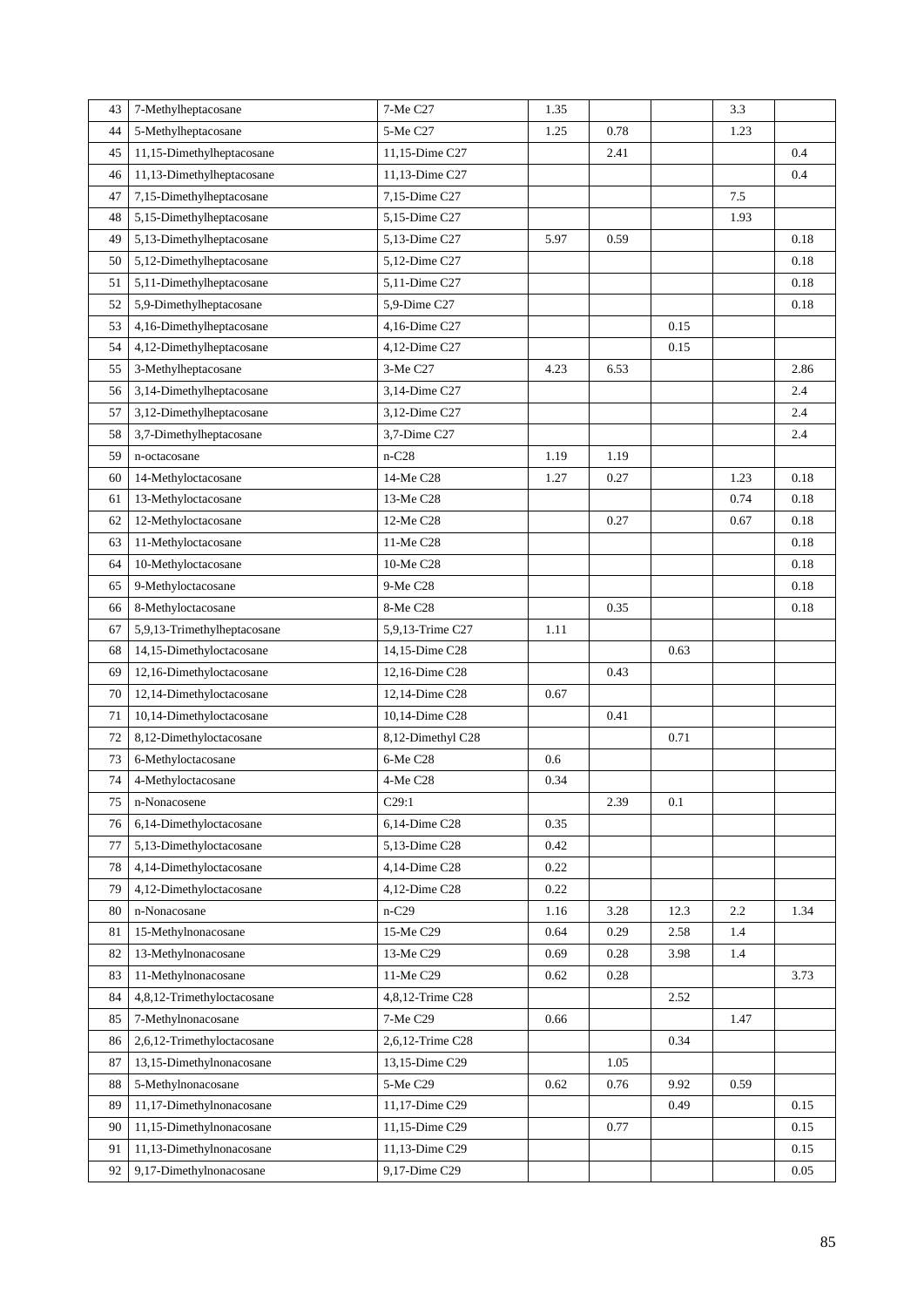| No. | <b>Compounds</b>             |                    |               |            |               |              |             |
|-----|------------------------------|--------------------|---------------|------------|---------------|--------------|-------------|
|     |                              |                    | T. madeirense |            | T. nigerrimum | T. erraticum | T. simrothi |
|     |                              |                    |               | T. israele |               |              |             |
|     |                              |                    |               |            |               |              |             |
| 93  | 9,15-Dimethylnonacosane      | 9.15-Dime C29      |               |            |               |              | 0.05        |
| 94  | 9,13-Dimethylnonacosane      | 9,13-Dime C29      |               |            |               |              | 0.05        |
| 95  | 7,19-Dimethylnonacosane      | 5,19-Dime C29      |               |            | 1.32          |              |             |
| 96  | 7,15-Dimethylnonacosane      | 7,15-Dime C29      |               |            |               | 1.25         |             |
| 97  | 3-Methylnonacosane           | 3-Me C29           | 0.46          | 0.39       | 5.12          |              |             |
| 98  | 5,17-Dimethylnonacosane      | 5,17-Dime C29      |               |            | 1.39          |              |             |
| 99  | 5,15-Dimethylnonacosane      | 5,15-Dime C29      |               |            | 1.28          | 0.61         |             |
| 100 | 5,13-Dimethylnonacosane      | 5,13-Dime C29      | 1.17          | 0.8        |               |              | 0.07        |
| 101 | 5,12-Methylnonacosane        | 5,12-Dime C29      |               |            |               |              | 0.07        |
| 102 | 5,11-Dimethylnonacosane      | 5,11-Dime C29      |               |            |               |              | 0.07        |
| 103 | 5,9-Dimethylnonacosane       | 5,9-Dime C29       |               |            |               |              | $0.07\,$    |
| 104 | 3,17-Dimethylnonacosane      | 3,17-Dime C29      |               |            | 4.89          |              |             |
| 105 | 11,15,17-Trimethylnonacosane | 11,15,17-Trime C29 |               | 3.62       |               |              |             |
| 106 | 16-Methyltriacontane         | 16-Me C30          | 0.33          |            |               |              |             |
| 107 | 15-Methyltriacontane         | 15 Me C30          |               |            |               |              | 1.12        |
| 108 | 14-Methyltriacontane         | 14-Me C30          | 0.32          |            |               |              | 1.12        |
| 109 | 13-Methyltriacontane         | 13-Me C30          |               |            |               |              | 1.12        |
| 110 | 12-Methyltriacontane         | 12-Me C30          |               | 0.26       |               |              | 1.12        |
| 111 | 11-Methyltriacontane         | 11-Me C30          |               |            |               |              | 1.12        |
| 112 | 10-Methyltriacontane         | 10-Me C30          |               | 0.25       |               |              | 1.12        |
| 113 | 9-Methyltriacontane          | 9-Me C30           |               |            |               |              | 1.12        |
| 114 | 8-Methyltriacontane          | 8-Me C30           |               | 0.25       | 6.32          |              |             |
| 115 | 14,20-Dimethyltriacontane    | 14,20-Dime C30     |               | 0.09       |               |              |             |
| 116 | 12,18-Dimethyltriacontane    | 12,18-Dime C30     |               | 0.09       |               |              |             |
| 117 | 10,14-Dimethyltriacontane    | 10,14-Dime C30     | 0.4           |            |               |              |             |
| 118 | 8,12-Dimethyltriacontane     | 8,12-Dime C30      | 4.91          |            | 24.3          |              |             |
| 119 | 6,14-Dimethyltriacontane     | 6,14-Dime C30      | 0.4           |            |               |              |             |
| 120 | 4,14-Dimethyltriacontane     | 4,14-Dime C30      | 0.31          |            |               |              |             |
| 121 | 4,12-Dimethyltriacontane     | 4,12-Dime C30      | 0.3           |            | 0.44          |              |             |
| 122 | 4,8-Dimethyltriacontane      | 4,8-Dime C30       |               |            | 0.43          |              |             |
| 123 | n-Untriacontene              | C31:1              |               | 0.08       |               |              |             |
| 124 | n-Untriacontane              | $n-C31$            | 0.21          | 0.19       | 1.47          | 0.84         |             |
| 125 | 2,8,12-Trimethyltriacontane  | 2,8,12-Trime C30   | 0.07          |            |               |              |             |
| 126 | 4,8,12-Trimethyltriacontane  | 4,8,12-Trime C30   |               |            | 3.03          |              |             |
| 127 | 15-Methyluntriacontane       | 15-Me C31          | 0.07          |            | 0.83          | 1.19         |             |
| 128 | 13-Methyluntriacontane       | 13-Me C31          | 0.07          | 0.7        | 0.81          | 1.21         | 0.17        |
| 129 | 11-Methyluntriacontane       | 11-Me C31          | 0.07          | 0.7        |               |              | 0.17        |
| 130 | 7-Methyluntriacontane        | 7-Me C31           | > 0.01        | 0.89       |               | 2.08         |             |
| 131 | 13,24-Dimethyluntriacontane  | 13,24-Dime C31     |               |            | 0.43          |              |             |
| 132 | 5-Methyluntriacontane        | 5-Me C31           | 0.42          |            | 1.89          |              |             |
| 133 | 13,15-Dimethyluntriacontane  | 13,15-Dime C31     |               | 4.3        |               |              |             |
| 134 | 7,15-Dimethyluntriacontane   | 7,15-Dime C31      |               | 0.25       | 0.61          | 1.86         |             |
| 135 | 7,13-Dimethyluntriacontane   | 7,13-Dime C31      | 0.63          |            |               |              |             |
| 136 | 7,11-Dimethyluntriacontane   | 7,11-Dime C31      | 0.51          |            |               |              |             |
| 137 | 5,17-Dimethyluntriacontane   | 5,17-Dime C31      |               |            | 3.91          |              |             |
| 138 | 5,13-Dimethyluntriacontane   | 5,13-Dime C31      | 0.45          |            |               |              |             |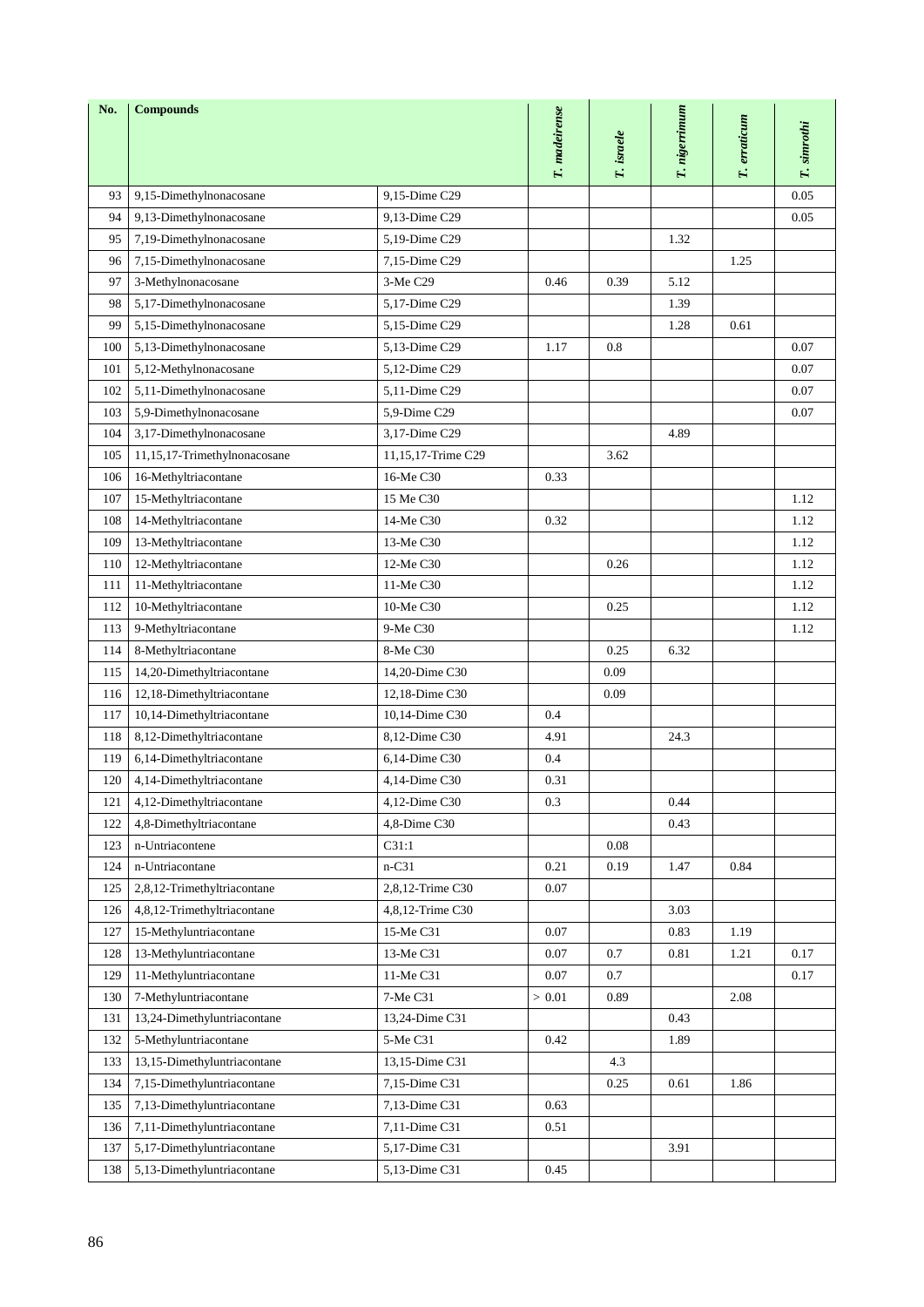| 139 | 11,15,17-Trimethyluntriacontane    | 11,15,17-Trime C31 |      | 3.81 |      |        |
|-----|------------------------------------|--------------------|------|------|------|--------|
| 140 | 7,11,15-Trimethyluntriacontane     | 7,11,15-Trime C31  |      |      | 0.21 |        |
| 141 | 5,9,13-Trimethyluntriacontane      | 5,9,13-Trime C31   | 0.25 |      | 2.79 |        |
| 142 | 12-Methyldotriacontane             | 12-Me C32          |      | 0.1  |      |        |
| 143 | 11-Methyldotriacontane             | 11-Me C32          |      | 0.1  |      |        |
| 144 | 8,12-Dimethyldotriacontane         | 8,12-Dime C32      | 0.56 |      | 3.36 |        |
| 145 | 8,12,16-Trimethyldotriacontane     | 8,12,16-Trime C32  |      |      | 0.11 |        |
| 146 | 6,10,14-Trimethyldotriacontane     | 6,10,14-TrimeC32   |      |      | 0.11 |        |
| 147 | X,Y-Dimethyldotriacontane          | x,y-Dime C32       |      | 0.41 |      |        |
| 148 | n-Tritriacontene                   | C33:1              |      | 0.63 |      |        |
| 149 | 14,18,22-Trimethyldotriacontane    | 14,18,22-Trime C32 |      | 0.34 |      |        |
| 150 | n-Tritriacontane                   | $n-C33$            |      | 0.34 |      |        |
| 151 | 13-Methyltritriacontane            | 13-Me C33          |      |      |      | 0.09   |
| 152 | 11-Methyltritriacontane            | 11-Me C33          |      | 4.55 |      | 0.09   |
| 153 | 13,19-Dimethyltritriacontane       | 13,19-Dime C33     |      | 4.03 |      |        |
| 154 | 13,17-Dimethyltritriacontane       | 13.17-Dime C33     |      | 4.26 |      |        |
| 155 | 11,15,17-Trimethyltritriacontane   | 11,15,17-Trime C33 |      | 6.24 |      |        |
| 156 | 12-Methyltétratriacontane          | 12-Me C34          |      | 0.13 |      |        |
| 157 | 11-Methyltétratriacontane          | 11-Me C34          |      | 0.13 |      |        |
| 158 | 13-Methylpentatriacontane          | 13-Me C35          |      | 1.04 |      |        |
| 159 | 11-Methylpentatriacontane          | 11-Me C35          |      | 1.02 |      | 0.06   |
| 160 | 13,19-Dimethylpentatriacontane     | 13,19-Dime C35     |      | 1.11 |      | > 0.01 |
| 161 | 13,17-Dimethylpentatriacontane     | 13,17-Dime C35     |      | 1.17 |      | > 0.01 |
| 162 | 5,13-Dimethylpentatriacontane      | 5,13-Dime C35      | 0.44 |      |      |        |
| 163 | 11,15,17-Trimethylpentatriacontane | 11,15,17-Trime C35 |      | 1.45 |      |        |
| 164 | 11-Methylheptatricontane           | 11-Me C37          |      |      |      | > 0.01 |
| 165 | 15,19-Dimethylheptatriacontane     | 15, 19-Dime C37    |      |      |      | > 0.01 |
| 166 | 15,17-Dimethylheptatriacontane     | 15, 17-Dime C37    |      |      |      | > 0.01 |
| 167 | 13,17-Dimethylheptatriacontane     | 13,19-Dime C37     |      |      |      | > 0.01 |
| 168 | 13,17-Dimethylheptatriacontane     | 13,17-Dime C37     |      |      |      | > 0.01 |

branched alkanes (mono-, di- and trimethyl) and some straight-chain *n*-alkanes, but only *T. israele* and *T. nigerrimum* present *n*-alkenes.

Cuticular profiles of *Tapinoma erraticum*, *T. israele*, *T. madeirense* and *T. simrothi* (Fig. 3) were dominated by monomethylalkanes (respectively 44%, 30.5%, 42% and 68%), while the cuticular profile of *T. nigerrimum* workers was dominated by dimethylalkanes (43%) (Tab. 3, Fig. 3). The profile of the *T. simrothi* worker was more diverse and wideranging (70 CHCs ranging from C25 to C39) than that of the four other species. The profile of the *T. israele* worker ranged from C25 to C38 (65 CHCs), while that of the *T. erraticum* worker presented 35 CHCs ranging from C25 to C33 carbon atoms. *T. nigerrimum* worker profile ranged from C27 to C35 (35 CHCs) and that of the *T. madeirense* worker was composed of 62 CHCs ranging from C25 to C35 carbon chain lengths (Tab. 3).

Only *n*-C27, *n*-C29 and 13-MeC31 were common to all five species (1.9%). Ten cuticular hydrocarbons were common to four species (5.9%), 14 were common to three species (8.3%), 33 were common to two species (19.6%) and 108 were found in the profile of workers from one species only (64.3%). On average, workers from two different

species had 16 CHCs in common; however *Tapinoma israele* and *T. madeirense* workers shared 26 compounds (respectively 40% and 42% of their entire profile), whereas *T. simrothi* and *T. nigerrimum* shared only four compounds (C27, C29, 11, 17 dimethyl-C29 and 13me-C31), respectively 5.7% and 11% of the entire profile of each species. *T. erraticum* shared 48.7% of its profile with *T. israele* (19 CHCs), while *T. israele* shared with this species only 29% of its own profile (Tab. 3). It is possible, using putative species recognition cues, to correctly identify each *Tapinoma* species through compounds which greatly contribute to their discrimination. *T. israele* can be identified easily by the presence of C27, C29 and C33 alkene, dimethyl-C33, methyl-C34, and a suite of 11, 15, 17 trimethyl-C29 / C31 / C33 / C35. The *T. nigerrimum* CHC profile is dominated by compounds greatly contributing to the discrimination of this species (8, 12 dimethyl-C30 (24.3%); 7, 9- & 3, 17- dimethyl-C29 and 4, 8, 12 trimethyl-C28 / C31). *T. simrothi* can be easily discriminated from the other *Tapinoma* species by the presence of suites like 9 to 13 methyl-C26 / C30; 5, 13- 5, 12- & 5,9- dimethyl-C27 and 3, 12- 3, 7- & 3,4- dimethyl-C27. Four dimethyl-alkanes (7, 5 dimethyl-C25; 12, 13- & 4, 6- dimethyl-C26 and 7, 15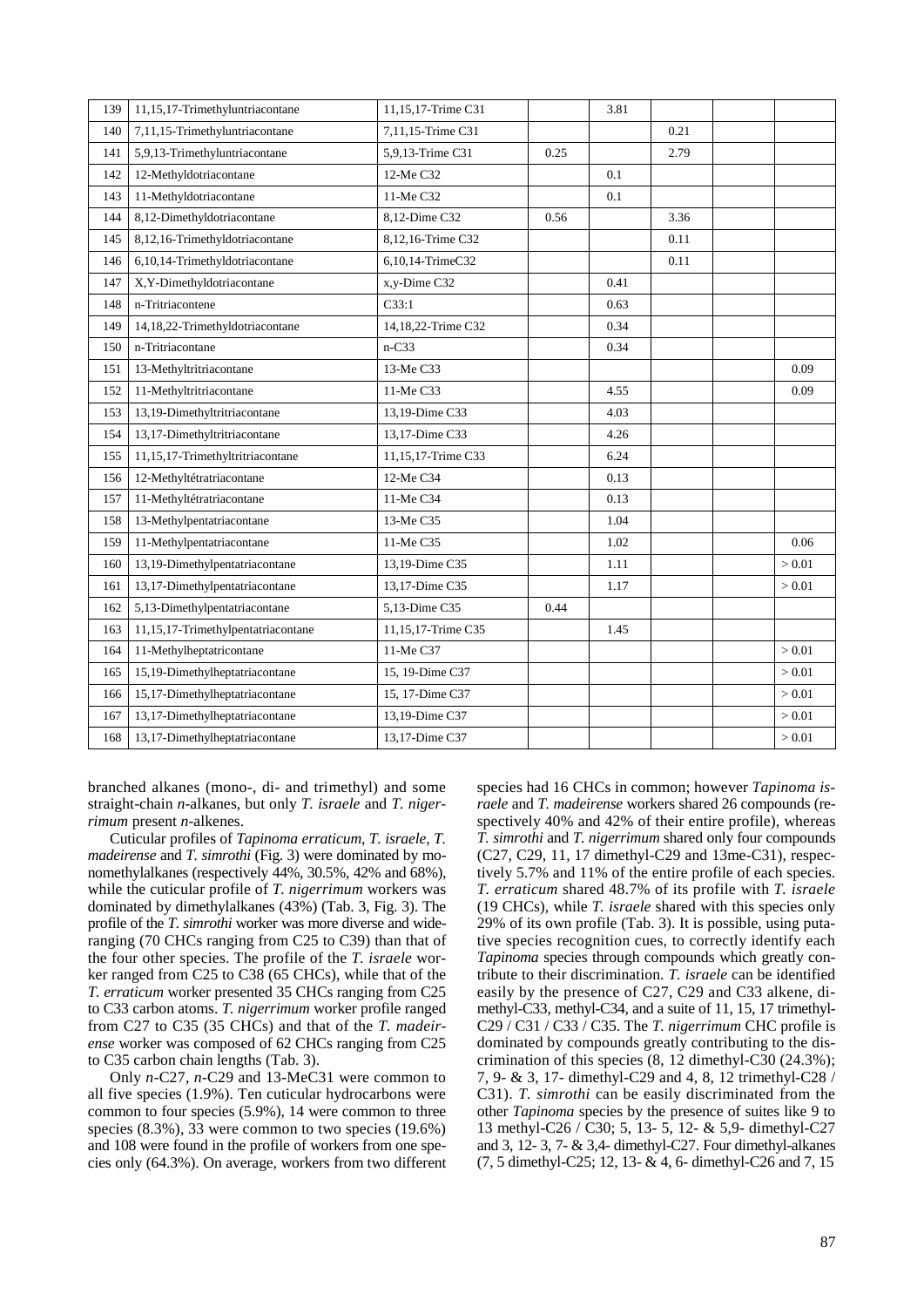

Fig. 5: Principal Component Analysis based on the 77 CHCs of worker profiles of the third group of the first PCA. The projection was performed on factorial plane 1 - 2. Axis 1 accounts for 29.37% of the total variance and axis 2 for 13.52%. *K-*means cluster analysis distinguishes three groups: *Tapinoma madeirense* [3a-grey circles], *T. erraticum* [3b-black circles] and four workers from Fréjus [3c-dark grey triangles]. The areas correspond to the 95% confidence limit of the data.

dimethyl-C27) greatly contributed to the discrimination of *T. erraticum. T. madeirense* can be identified by using both methyl-alkane (5 & 4 methyl-C26 and 6 & 4 methyl-C28) and dimethyl- alkane (5, 12- & 4, 12 dimethyl-C26; 6, 14- & 5, 13- dimethyl-C28; 4, 14- & 4, 12 dimethyl-C28; 7, 13- 7, 11- dimethyl-C31 and 5, 13 dimethyl-C31) (Tab. 3).

In order to better understand the contribution of the five hydrocarbon groups in the species determination, a PCA based only on dimethyl- and trimethyl- alkanes was performed. The same discrimination (PCA not shown) between the five species was obtained irrespective of the presence or not of the alkenes, alkanes and methyl-alkanes. The *K*means analysis identified the same four chemical groups. Moreover, the exclusion of the dimethyl- and / or trimethylalkanes significantly decreases the capacity to distinguish species.

A hierarchical cluster analysis was performed on all the qualitative cuticular hydrocarbon dissimilarities (Fig. 6). This cluster was constructed by measuring the binary squared Euclidean distance, in order to look at the relationship between species using Ward's linkage method. This cluster shows a first separation between, on the one hand *Tapinoma simrothi* and *T. israele* and, on the other hand, *T. madeirense*, *T. erraticum* and *T. nigerrimum*. A second separation distinguishes *T. nigerrimum* from *T. erraticum* and *T. madeirense.*

Cuticular hydrocarbons from the three workers from Madeira Island which arrived alive at the laboratory were



Fig. 6: Cluster analysis of cuticular hydrocarbon compositions of workers of *Tapinoma erraticum*, *T. madeirense*, *T. israele*, *T. nigerrimum*, and *T. simrothi* using Ward's linkage method (Euclidean distance) (WARD 1963).

analyzed by gas chromatography. Their profiles were qualitatively identical to the profile of *Tapinoma madeirense*.

# **Discussion**

High correlation and reliability between CHCs and morphological analyses for species identification has previously been shown, for example, with the cryptic *Pachycondyla villosa* complex (LUCAS & al. 2002) or the European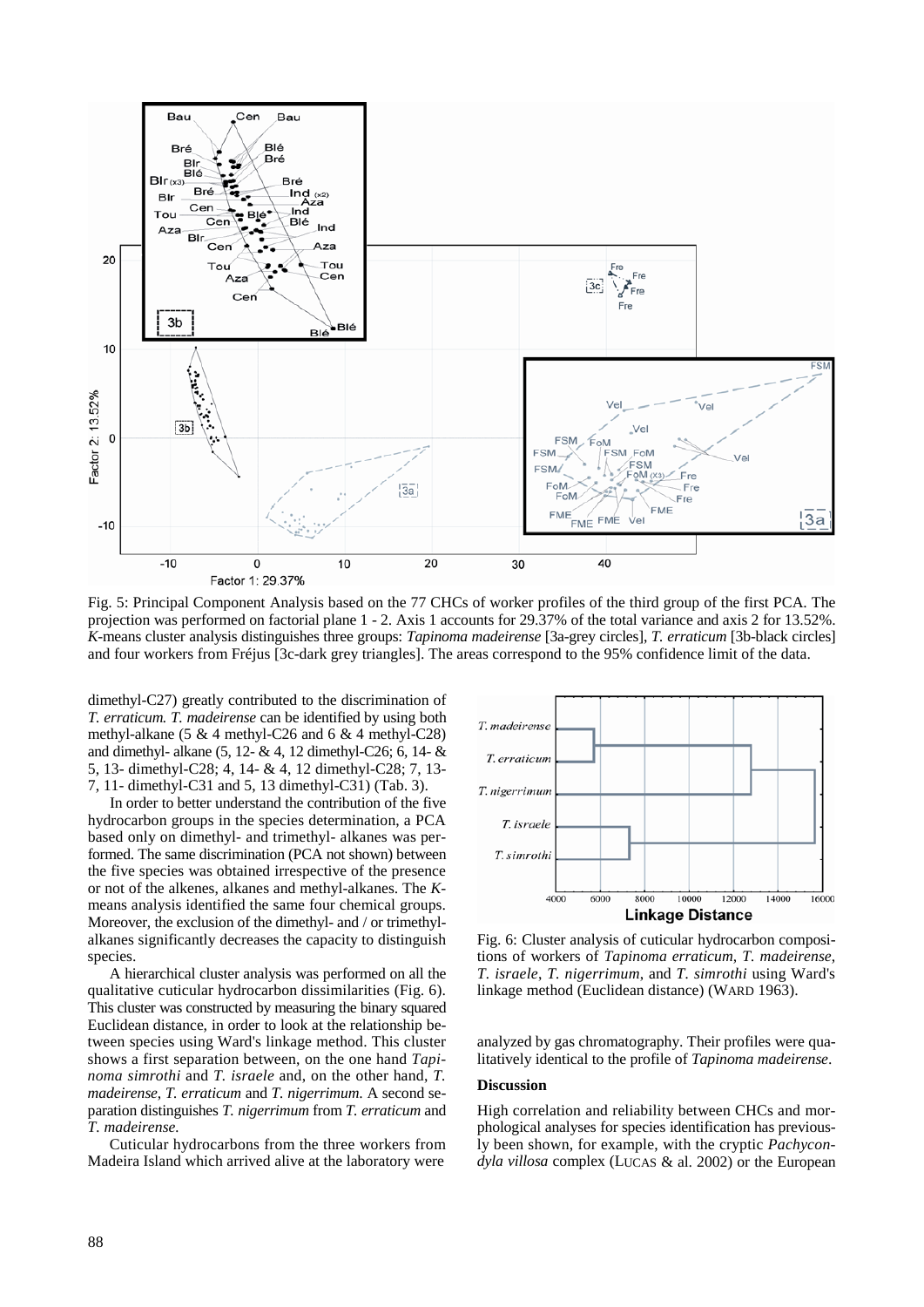*Tetramorium* sibling species (SCHLICK-STEINER & al. 2006). CHCs can discriminate sibling species (CREMER & al. 2008), cryptic species (LUCAS & al. 2002), or even hybrids (VAN-DER MEER 1986), like any phenotypic character that is an expression of DNA (for a review see SEIFERT 2009). Here, based on multiple comparisons, both chemical and morphological, we concluded that all the groups studied are distinct *Tapinoma* species. Chemical analyses support and corroborate the morphological separation of the total nesting sites into five groups and allow us to identify them as *T. israele*, *T. erraticum*, *T. nigerrimum*, *T. simrothi*, and *T. madeirense*. These differences lend support to the species status of the five studied taxa.

Our study shows that the CHCs are extremely different among all five species. The species can be reliably separated by principal component analysis of their cuticular hydrocarbons, since considerable interspecific dissimilarities were found in the composition of the five *Tapinoma* CHC profiles. Recently, MORRISON & WITTE (2011) showed strong differences in chemical recognition cues between two species of *Lasius*. *Lasius niger* and *L. platythorax* shared 17 compounds (i.e., 26.6% of the *L. niger* CHCs and 34% of those of *L. platythorax*). Here, we found that *T. israele* shared with *T. nigerrimum* only ten compounds (i.e., 15.4% of the *T. israele* CHCs and 28.6% of those of *T. nigerrimum*) and *T. erraticum* shared with *T. simrothi* 13 compounds (i.e., 33.33% of the *T. erraticum*  CHCs and 18.6% of those of *T. simrothi*). Maximum interspecific dissimilarities were found between *T. simrothi* sharing 5.7% of its profile and *T. nigerrimum* sharing 11.4% of its profile, with only four compounds in common*.* All five *Tapinoma* species share only three CHCs and only *T. nigerrimum* and *T. israele* have *n-*alkenes. Of the three shared CHCs, two are odd-numbered *n*-alkanes (C27 and C29) which are typically dominant in ant CHC profiles (MARTIN & DRIJFHOUT 2009). They may be used as chemical communication signals, but their ubiquity means that they could be general indicators only (MARTIN & DRIJF-HOUT 2009). As previously shown by MARTIN  $&$  al. (2008), the exclusion of the methyl-alkane, alkane and alkene did not significantly reduce the capacity of distinguish species. However, the exclusion of the dimethyl and / or trimethylalkanes in the PCA significantly decreases the discrimination, suggesting that it is these compounds that contain the maximum information.

Moreover, VAN WILGENBURG & al. (2011) showed that ant species have on average  $18.7 \pm 9.84$  different homologous alkenes and methyl branched alkane series within their profile; *Tapinoma* species have on average  $53.6 \pm 16.02$ different CHCs. These closely-related *Tapinoma* species appear to differ strongly in their CHCs, as with *Formica fusca* and *F. lemani* (see MARTIN & al. 2008) or others (AKINO  $&$  al. 2002, LUCAS  $&$  al. 2005), suggesting that major changes in their composition may have occurred during speciation events (VAN WILGENBURG & al. 2011).

In addition to being very different chemically, these closely-related *Tapinoma* species seem to produce a wide range of CHCs, leading to diverse biophysical properties. Across the 78 ant species included in their review, MAR-TIN & DRIJFHOUT (2009) found 993 different compounds; these five *Tapinoma* species presented more than 16% of the total of these compounds. The image of the ant as a chemical factory is fully reinforced by the *Tapinoma* genus.

Because of their species-specificity, CHCs were first considered for chemotaxonomy in 1970 (JACKSON & BA-KER 1970). They may help to delimit a number of different species and can be used as an additional taxonomic tool in combination with morphological methods. Cluster analysis was based here on the presence / absence of hydrocarbons rather than on their proportions, because conspecific colony profiles differ in CHC ratios. In the light of the chemical cluster analysis, *T. simrothi* seems to be closer to *T. israele* and *T. erraticum* to *T. madeirense*, with *T. nigerrimum* in between. This result converges with morphological characteristics. However, a cluster tree based on the presence or absence of compounds must be taken with precaution. Using CHC profile information is potentially problematic when major changes in species composition have occurred at speciation events, as with several *Formica* (see MARTIN & al. 2008) or with our *Tapinoma* species. For example, these five *Tapinoma* species belonging to the same genus would not be clustered together in the dendrogram of MARTIN & DRIJFHOUT (2009) because they do not all produce *n-*alkenes. When such speciation events are involved, it is preferable to use CHC profiles only for intra-genus phylogeny.

Chemical cuticular profiles are known to be influenced by genetic and environmental factors (e.g., CROSLAND 1989, WAGNER & al. 2001, VAN ZWEDEN & al. 2008). If adaptations to abiotic parameters such as humidity or temperature (WAGNER & al. 2001) were the driving force for chemical differentiation between species, we would expect longerchained hydrocarbons with the more xero- and thermophilic species (*Tapinoma simrothi* and *T. israele*), as they offer better protection against desiccation (GIBBS 1998). *Tapinoma erraticum* presented shorter-chained hydrocarbons than *T. simrothi or T. israele* (Tab. 3).

Chemical profiles of species can be altered by a close contact with the prey profiles (LIANG & SILVERMAN 2000) or by environmental factors. In most cases, the changes remain small or moderate, mainly affecting the proportions of some of the compounds (MORRISON & WITTE 2011). But in our study, the chemical similarity within *Tapinoma* species is remarkable. The effect of environmental factors and diet seems negligible in spite of the obvious environmental gradient induced by the fact that some of these populations are separated by 900 kilometers (*T. erraticum*), 1300 km (*T. nigerrimum*) and even more than 3000 km (*T. israele*). At shorter distances, the same stability of CHCs has been shown, for example, in *Lasius niger* in western Europe [France and Belgium (LENOIR & al. 2009); Germany (DINTER & al. 2002) and Denmark (DREIER & D'ET-TORRE 2009)], in *Formica lemani* [England, Finland and Ireland (MARTIN & al. 2009, SEPPÄ & al. 2011)], and in *Formica exsecta* (see MARTIN & al. 2008). Although the pronounced interspecific dissimilarities found here may well result from ecological differences, this cannot explain the intraspecific similarities. In addition to passive mechanisms, adaptations to specific niches might have been expected to lead to chemical differences between *T. israele* from Algeria and from Israel, or between *T. nigerrimum* from Morocco and from France. If the parameters principally influencing CHCs were environmental, species would consequently have been more similar within sites, where they share the same environment. If CHCs serve mainly protective functions, selection should drive the species' pro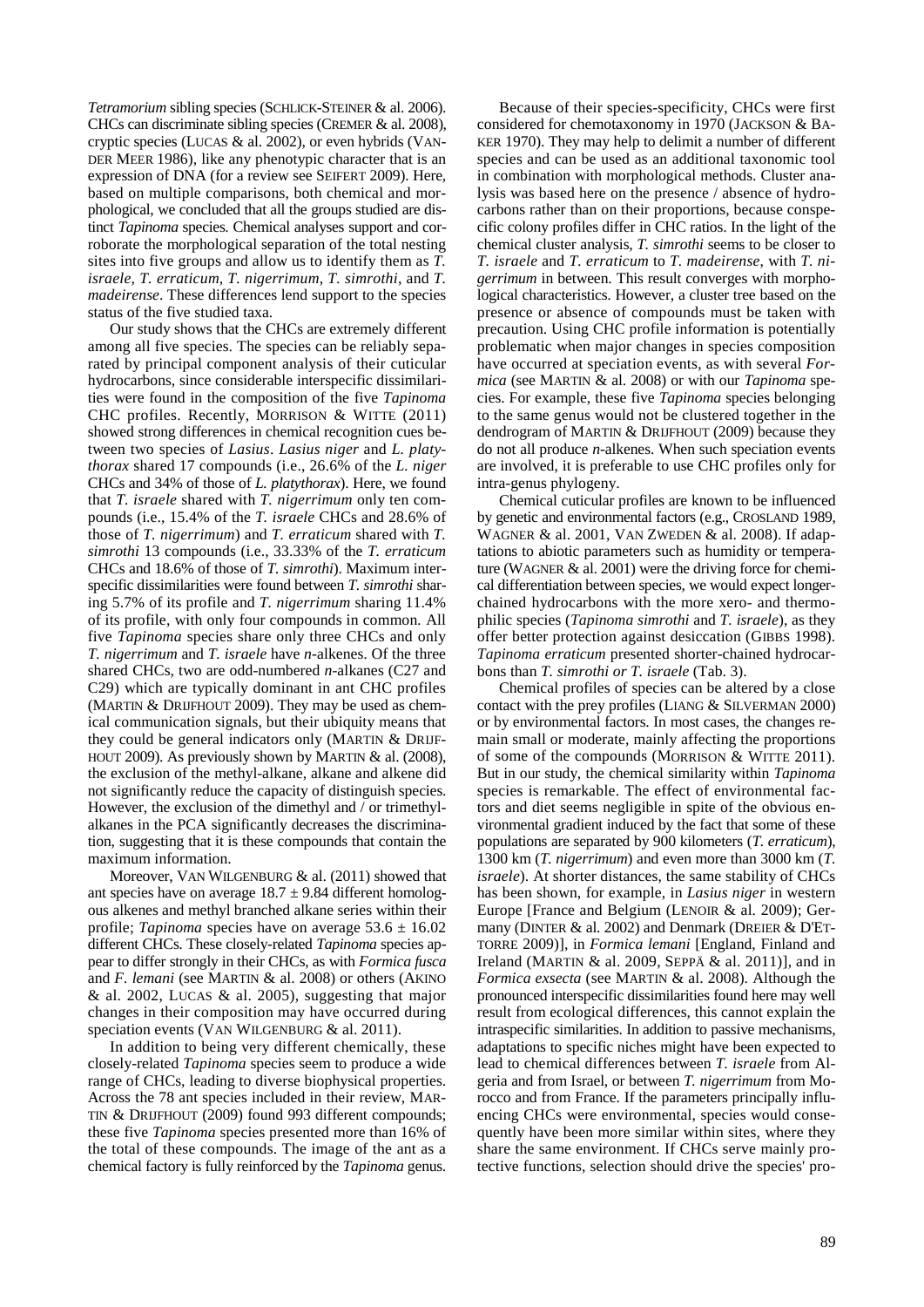files apart, but we did not find intermediate chemical phenotypes.

Among all the nesting sites, 58% of the nesting sites were identified as *Tapinoma nigerrimum*. This species seems to be well spread around the Mediterranean Basin. Despite the major search made, *T. simrothi* nesting-sites were not found in southern mainland France and Corsica. This absence of *T. simrothi* in southern mainland France and Corsica could be explained by misidentification (in precedent works), insufficient field collection (in this work) or the disappearance of the species. The presence of the nesting site from Lalla Setti (Lal) permits us to demonstrate the existence of *T. israele* in Algeria. Despite the major search made in France and Spain, no *T. israele* nesting-sites were found.

The findings from our work clearly show how using chemical and morphological techniques together facilitates the study of these species, by allowing precise differentiation and identification. The chemistry of the CHC bouquet is shown to be an excellent tool for taxonomists, being species-stable over thousands of kilometers.

#### **Acknowledgements**

We thank M. Boukhemza and N. Boukhemza-Zemmouri (University of Tizi-Ouzou), A. Payan, E. Berville, P. Ponel (IMBE), J. Ofer (Israel), A. Ionescu (Tel-Aviv University, Israel), C. Platner (University of Bielefeld, Germany), and Y. Ben Mordechai (Israel) for providing preserved and / or live ant samples. We are very grateful to Jean-Philippe Christidès (IRBI) and to Stéphane Greff (IMBE) for their help and advice with the FID and the GC-MS. We thank M. Sweetko for English language revision. This work was supported by the Provence-Alpes-Côtes d'Azur Region. X.E. is currently supported by MCYT-FEDER CGL2010- 18182. We thank S.J. Martin and an anonymous referee for their constructive comments.

#### **References**

- ACOSTA, F.J. 1980: Las comunidades de hormigas en las etapas seriales del encinar. – PhD Thesis, Universidad Complutense, Madrid, 396 pp.
- AKINO, T., TERAYAMA, M., WAKAMURA, S. & YAMAOKA, R. 2002: Interspecific variation of cuticular hydrocarbon composition in *Formica japonica* MOTSCHOULSKY (Hymenoptera: Formicidae). – Zoological Science 19: 1155-1165.
- ANDRÉ, E. 1882: Les fourmis [part b]. In: ANDRÉ, E. (Ed.) 1881 - 1886: Espèces d'Hyménoptères d'Europe et d'Algérie. Tome Deuxième. – Edmond André, Beaune, pp. 81-152.
- ATANASSOV, N. & DLUSSKY, G.M. 1992: Fauna of Bulgaria. Hymenoptera: Formicidae. – Fauna Bûlgariya 22: 1-310.
- BERNARD, F. 1945: Notes sur l'écologie des fourmis en forêt de Mamora (Maroc). – Bulletin de la Société d' Histoire naturelle de l' Afrique du Nord 35: 125-140.
- BERNARD, F. 1967 [1968]: Faune de l'Europe et du Bassin Méditerranéen. 3. Les fourmis (Hymenoptera Formicidae) d'Europe occidentale et septentrionale.– Masson, Paris, 411 pp.
- BERNARD, F. 1976: Contribution à la connaissance de *Tapinoma simrothi* KRAUSSE, fourmi la plus nuisible aux cultures du Maghreb. – Bulletin de la Société d'Histoire Naturelle de l'Afrique du Nord 67: 87-101.
- BERNARD, F. 1980 [1979]: Influence des densités végétales sur les fourmis méditerranéennes. In: CHERIX, D. (Ed.): Écologie des insectes sociaux. (L'Union Internationale pour l'Étude des Insectes Sociaux, Section française, Compte Rendu Colloque

Annuel, Lausanne, 7-8 sept. 1979) – UIEIS Section Française, Lyon, pp. 21-29.

- BERNARD, F. 1982: Recherches écologiques et biométriques sur les *Tapinoma* de France et du Maghreb. – Bulletin de la Société d'Histoire Naturelle de l'Afrique du Nord 70: 57-63.
- BERNARD, F. 1983: Les fourmis et leur milieu en France méditerranéenne. – Lechevalier, Paris, France, 149 pp.
- BLIGHT, O., ORGEAS, J., RENUCCI, M., TIRARD, A. & PROVOST, E. 2009: Where and how Argentine ant (*Linepithema humile*) spreads in Corsica? – Comptes Rendus Biologies 332: 747-751.
- BLIGHT, O., PROVOST, E., RENUCCI, M., TIRARD, A. & ORGEAS, J. 2010: A native ant armed to limit the spread of the Argentine ant. – Biological Invasions 12: 3785-3793.
- BLOMQUIST, G. & BAGNÈRES, A.G. (Eds.) 2010: Insect hydrocarbons biology, biochemistry, and chemical ecology. – Cambridge University Press, Cambridge, UK, 492 pp.
- BOER, P. 2010: Mieren van de Benelux. Stichting Jeugdbondsuitgeverij. – 's-Graveland, The Netherlands, 183 pp.
- BOLTON, B., ALPERT, G., WARD, P.S. & NASKRECKI, P. 2007: Bolton's catalogue of ants of the world:  $1758-2005$ . 1<sup>st</sup> edition. – Harvard University Press, Cambridge, MA, CD-ROM.
- BOLTON, B. 2012: BOLTON's Catalogue and Synopsis, version 1 January 2012. – <http://gap.entclub.org/>, retrieved on 20 September 2012.
- BONARIC, J.C. 1971: Contribution à l'étude systématique et écologique des Formicides du Bas-Languedoc. – Thèse  $3^e$  cycle, Montpellier, 179 pp.
- BONAVITA-COUGOURDAN, A., CLÉMENT, J.L. & LANGE, C. 1987: Nestmate recognition – the role of cuticular hydrocarbons in the ant *Camponotus vagus* SCOP. – Journal of Entomological Science 22: 1-10.
- BONDROIT, J. 1918: Les Fourmis de France et de Belgique. Annales de la société entomologique de France 87: 1-174.
- CAGNIANT, H. 1964: Étude de quelques fourmis marocaines. Statistique provisoire des Formicidae du Maroc. – Bulletin de la Société d'Histoire Naturelle de l'Afrique du Nord 53: 83-118.
- CAGNIANT, H. 1968: Liste préliminaire de fourmis forestières d'Algérie. – Résultats obtenus de 1963 à 1966. – Bulletin de la Société d'Histoire Naturelle de Toulouse 104: 1-10.
- CAGNIANT, H. 1970: Deuxième liste de fourmis d'Algérie récoltées principalement en forêt. – Bulletin de la Société d'Histoire Naturelle de Toulouse 106: 28-40.
- CAGNIANT, H. 2006: Liste actualisée des fourmis du Maroc (Hymenoptera: Formicidae). – Myrmecologische Nachrichten 8: 193-200.
- CARPINTERO, S., TINAUT, A., HERRERA GRAO, A. & FERRERAS ROMERO, M. 2000: Estudio faunístico y ecológico de las hormigas (Hymenoptera: Formicidae) de la cuenca superior del río Hozgarganta (Parque Natural de los Alconocales, Cádiz). – Boletín de la Asociación Española de Entomología 24: 124-138.
- CASEVITZ-WEULERSSE, J. 1989: Contribution à la connaissance des fourmis de la Corse (Hymenoptera: Formicidae). – Thèse Paris: Université de Paris 6: Museum National d'Histoire Naturelle, 337 pp.
- CASEVITZ-WEULERSSE, J. & GALKOWSKI, C. 2009: Liste actualisée des fourmis de France. – Bulletin de la Société Entomologique de France 114: 475-510.
- CASTELLÓ, V. & ARIAS DE REYNA, L. 1982: Los domos de la hormiga *Tapinoma nigerrimum* (Hymenoptera: Formicidae, Dolichoderinae). – Correlación de caracteres y orientación. Historia Natural 2: 221-232.
- CERDÁ, X., RETANA, J., BOSCH, J. & ALSINA, A. 1989: Exploitation of food resources by the ant *Tapinoma nigerrimum* (Hyme-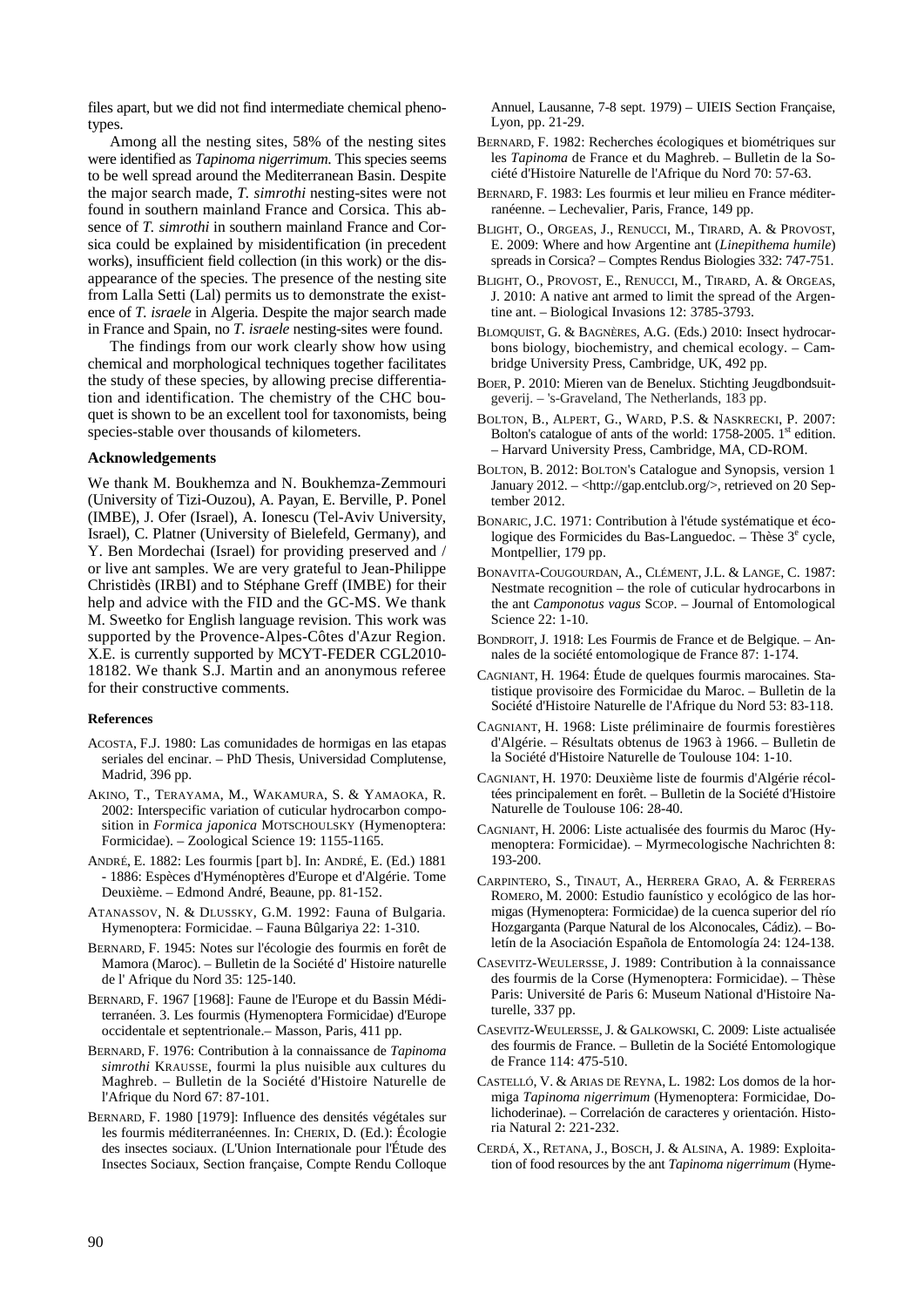noptera: Formicidae). – Acta Oecologica-Oecologia Generalis 10: 419-429.

- COMIN, P. & DE HARO, A. 1980: Datos iniciales para un estudio ecológico de las hormigas de Menorca. – Bolletí de la Societat d'Història Natural de les Balears 24: 23-48.
- CREIGHTON, W. 1950: The ants of North America. Bulletin of the Museum of Comparative Zoology at Harvard College 104: 1-585.
- CREMER, S., UGELVIG, L.V., DRIJFHOUT, F.P., SCHLICK-STEINER, B.C., STEINER, F.M., SEIFERT, B., HUGHES, D.P., SCHULZ, A., PETERSEN, K.S., KONRAD, H., STAUFFER, C., KIRAN, K., ESPA-DALER, X., D'ETTORRE, P., AKTAÇ, N., EILENBERG, J., JONES, G.R., NASH, D.R., PETERSEN, J.S. & BOOMSMA, J.J. 2008: The evolution of invasiveness in garden ants. – Public Library of Science ONE 3: e3838.
- CROSLAND, M.W.J. 1989: Kin recognition in the ant *Rhytidoponera confusa* I. environmental odour. – Animal Behaviour 37: 912-919.
- CZECHOWSKI, W., RADCHENKO, A., CZECHOWSKA, W. & VEPSÄLÄ-INEN, K. 2012: The ants of Poland with reference to the myrmecofauna of Europe. Fauna Poloniae 4. – Natura Optima Dux Foundation, Warsaw, 496 pp.
- DAHBI, A., CERDA, X., HEFETZ, A. & LENOIR, A. 1996: Social closure, aggressive behavior, and cuticular hydrocarbon profiles in the polydomous ant *Cataglyphis iberica* (Hymenoptera: Formicidae). – Journal of Chemical Ecology 22: 2173-2186.
- DEKONINCK, W., WEGNEZ, P., ESPADALER, X. & GROOTAERT, P. 2006: First record of infestation of the ghost ant *Tapinoma melanocephalum* (FABRICUS, 1793) in Belgium (Hymenoptera, Formicidae) – a new indoor pest problem for the country? – Bulletin de la Société royale Belge d'Entomologie 142: 25-28.
- DINTER, K., PAARMANN, W., PESCHKE, K. & ARNDT, E. 2002: Ecological, behavioural and chemical adaptations to ant predation in species of *Thermophilum* and *Graphipterus* (Coleoptera: Carabidae) in the Sahara desert. – Journal of Arid Environments 50: 267-286.
- DLUSSKY, G.M., SOYUNOV, O.S. & ZABELIN, S.I. 1990: Ants of Turkmenistan. – Ylym Press, Ashkhabad, 273 pp.
- DREIER, S. & D'ETTORRE, P. 2009: Social context predicts recognition systems in ant queens. – Journal of Evolutionary Biology 22: 644-649.
- DUBOIS, M. & DANOFF-BURG,J. 1994: Distribution of ants in Kansas: subfamilies Dolichoderinae and Formicinae (Hymenoptera: Formicidae). – Sociobiology 24: 147-178.
- DUFOUR, L. 1857: Mélanges entomologiques. Annales de la Société Entomologique de France 5: 39-70.
- ELMES, G.W., AKINO, T., THOMAS, J.A., CLARKE, R.T. & KNAPP, J.J. 2002: Interspecific differences in cuticular hydrocarbon profiles of *Myrmica* ants are sufficiently consistent to explain host specificity by *Maculinea* (large blue) butterflies. – Oecologia 130: 525-535.
- EMERY, C. 1869: Enumerazione dei formicidi che rinvengonsi nei contorni di Napoli con descrizioni di specie nuove o meno conosciute. – Annali dell'Accademia degli Aspiranti Naturalisti; Secunda Era 2: 1-26.
- EMERY, C. 1916 [1915]: Fauna entomologica italiana. I. Hymenoptera.-Formicidae. – Bollettino della Societa Entomologica Italiana 47: 79-275.
- EMERY, C. 1925: Révision des espèces paléarctiques du genre *Tapinoma*. – Revue Suisse de Zoologie 32: 45-64.
- EMERY,C. &FOREL, A. 1879: Catalogue des Formicides d'Europe. – Mitteilungen der Schweizer Entomologischen Gesellschaft 5: 441-481.
- ESPADALER, X. 1977: Descripciόn de los sexuados de *Tapinoma pygmaeum* (DUFOUR, 1857) (Hymenoptera, Formicidae). – Vie et Milieu 27: 119-128.
- ESPADALER, X. 1979: Citas nuevas o interesantes de hormigas (Hymenoptera, Formicidae) para España. – Boletin de la Asociacion Espanola de Entomologia 3: 95-101.
- ESPADALER, X. 1986: Formícidos de los alrededores de la laguna de Sariñena (Huesca). Descripción del macho de *Camponotus foreli* EMERY. – Estudio Mutidisciplinar de la Laguna de Sariñena (Huesca): Colección de Estudios Altoaragoneses 6: 109-126.
- ESPADALER, X. 2007: The ants of El Hierro (Canary Islands). Memoirs of the American Entomological Institute 80: 113-127.
- ESPADALER, X. & GARCIA-BERTHOU, E. 1997: *Tapinoma pygmaeum* (DUFOUR, 1857) (Hymenoptera, Formicidae), not a rare species. – Orsis 12: 89-92.
- FABRICUS, J. 1793: Entomologia systematica emendata et aucta. – C.G. Proft, Hafniae [= Copenhagen], 519 pp.
- FERNANDEZ, J. & RODRIGUEZ, A. 1982: Les peuplements de fourmis dans la Sierra Morena centrale (Espagne). Rapports avec l'exposition et la végétation. – Insectes Sociaux 29: 358-368.
- FOITZIK, S., STURM, H., PUSCH, K., D'ETTORRE, P. & HEINZE, J. 2007: Nestmate recognition and intraspecific chemical and genetic variation in *Temnothorax* ants. – Animal Behaviour 73: 999-1007.
- FOREL A. 1895: Südpalaearctische Ameisen. Mitteilungen der Schweizerischen Entomologischen Gesellschaft 9: 227-234.
- FOREL, A. 1902: Les fourmis du Sahara algérien récoltées par M. le Professeur A. Lameere et le Dr. A. Diehl. – Annales de la Société Entomologique de Belgique 46: 147-158.
- FOREL A. 1904: Miscellanea Myrmécologiques. Revue Suisse de Zoologie 12: 1-52.
- GIBBS, A.G. 1998: Water-proofing properties of cuticular lipids. – American Zoologist 38: 471-482.
- GUILLEM, R.M., DRIJFHOUT, F.P. & MARTIN, S.J. 2012: Using chemo-taxonomy of host ants to help conserve the large blue butterfly. – Biological Conservation 148: 39-43.
- HEFETZ, A. 2007: The evolution of hydrocarbon pheromone parsimony in ants (Hymenoptera: Formicidae) – interplay of colony odor uniformity and odor idiosyncrasy. A review. – Myrmecological News 10: 59-68.
- HÖGMO, O. 2003: Some new or interesting ant species from Gran Canaria, Canary Islands (Hymenoptera, Formicidae). – Vieraea 31: 197-200.
- HÖLLDOBLER, B. & WILSON, E. 1990: The ants. Belknap Press of Harvard University Press, Cambridge, MA, 732 pp.
- HOWARD, R. 1993: Cuticular hydrocarbons and chemical communication. In: STANLEY SAMUELSON, D.W. & NELSON, D.R. (Eds.): Insect lipids: chemistry, biochemistry and biology. – University of Nebraska Press, Lincoln, NE, pp. 179-226.
- HOWARD, R.W. & BLOMQUIST, G.J. 2005: Ecological, behavioral, and biochemical aspects of insect hydrocarbons. – Annual Review of Entomology 50: 371-393.
- JACKSON, L.L. & BAKER, G.L. 1970: Cuticular lipids of insects. – Lipids 5: 239-249.
- KRAUSSE-HELDRUNGEN, 1911: Über *Messor structor* LTR. und einige andere Ameisen auf Sardinien. – Bollettino della Societa Entomologica Italiana 41: 14-18.
- LACY, R.C. & SHERMAN, P.W. 1983: Kin recognition by phenotype matching. – The American Naturalist 121: 489-512.
- LATREILLE, P.A. 1798: Essai sur l'histoire des fourmis de la France. – F. Bourdeaux Eds., Brive, 50 pp.
- LENOIR, A., DEPICKÈRE, S., DEVERS, S., CHRISTIDÈS, J.P. & DE-TRAIN, C. 2009: Hydrocarbons in the ant *Lasius niger*: from